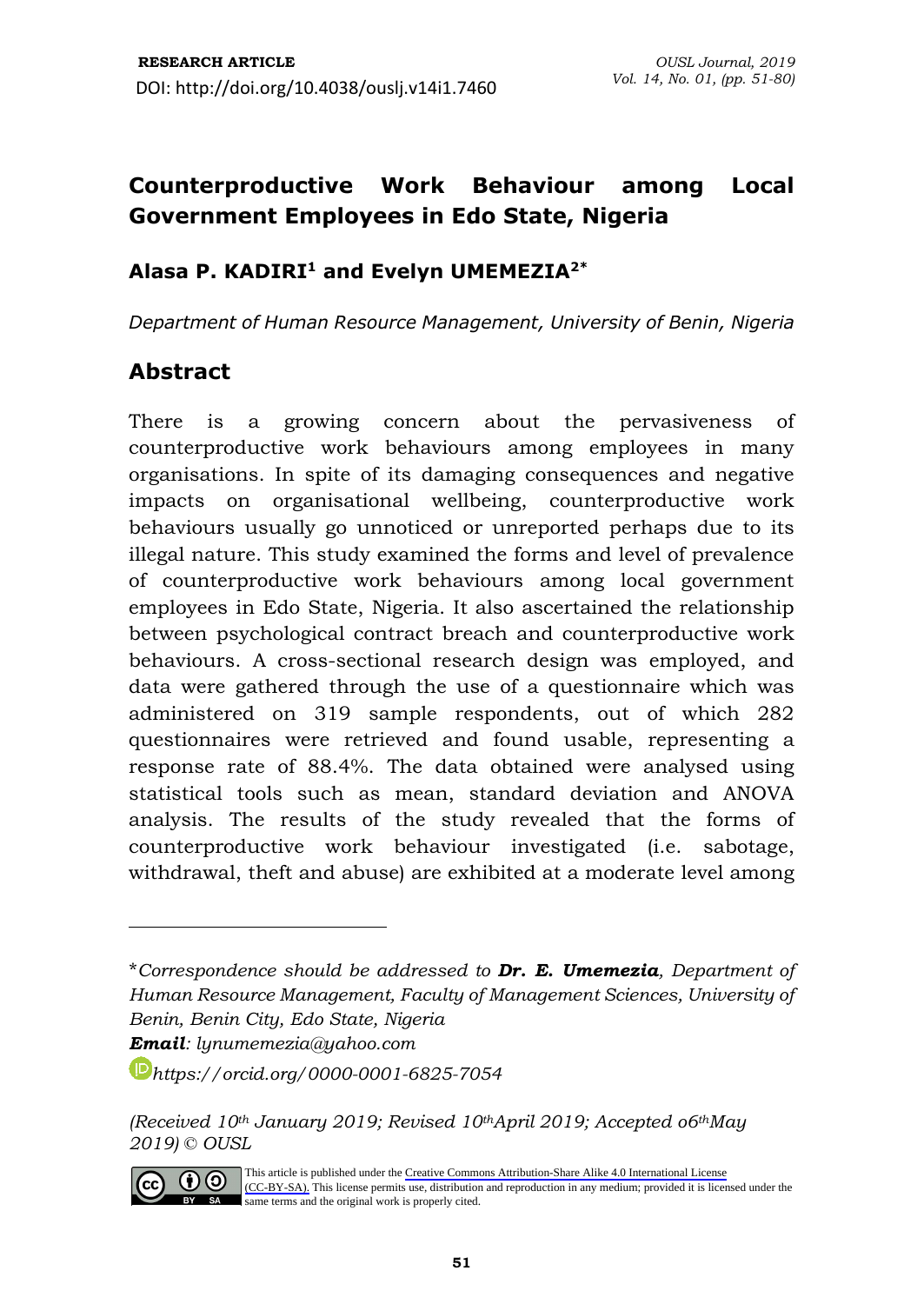local government employees. The results also indicated that psychological contract breach has a significant influence on counterproductive work behaviours that is organisational and interpersonal in nature. It was recommended that the local governments should fulfil their part of the psychological contract. The study also recommends that the local government should organise regular enlightenment programmes, and formulate appropriate HR policies that would help reduce the level of counterproductive work behaviours among employees.

**Keywords:** Counterproductive work behaviour, Employees, Local governments, Nigeria, Psychological contract breach

# **Introduction**

In many organisations, it is expected that individuals exhibit a wide range of work behaviours that would impact positively on organisational well-being. Yet, this is not always the case as some employees also have the tendency to indulge in work behaviours that are inimical to organisational interest and wellbeing. This type of workplace behaviours had at various times been described using terms such as 'workplace deviance' (Robinson and Bennett, 1995), 'antisocial behaviour' (Giacalone and Greenberg, 1996), 'organisational misbehaviour' (Vardi and Weiner, 1996), and 'dysfunctional behaviour' (Griffin *et al.,* 1998). Though the terms may differ from study to study, all forms of harmful workplace behaviours are subsumed under the broader construct of 'counterproductive work behaviour' (CWB) (Czarnota-Bojarska, 2015; Spector and Fox, 2005; Dalal, 2005; Gruys and Sackett 2003; Sackett, 2002; Robinson and Bennett, 1995).

Counterproductive work behaviour (CWB) refers to intentional workplace behaviours that deviate from established organisational norms and harm the legitimate interest of the organisation (Sackett, 2002; Vardy and Weitz, 2004). Spector and Fox (2005:220) perceive CWB as "volitional acts that harm organisations or people in organisations". CWB epitomises the dark side of employees' behaviour (Keskin *et al.,* 2016). Employees that engage in CWB direct such harmful behaviours at the organisation or co-workers. While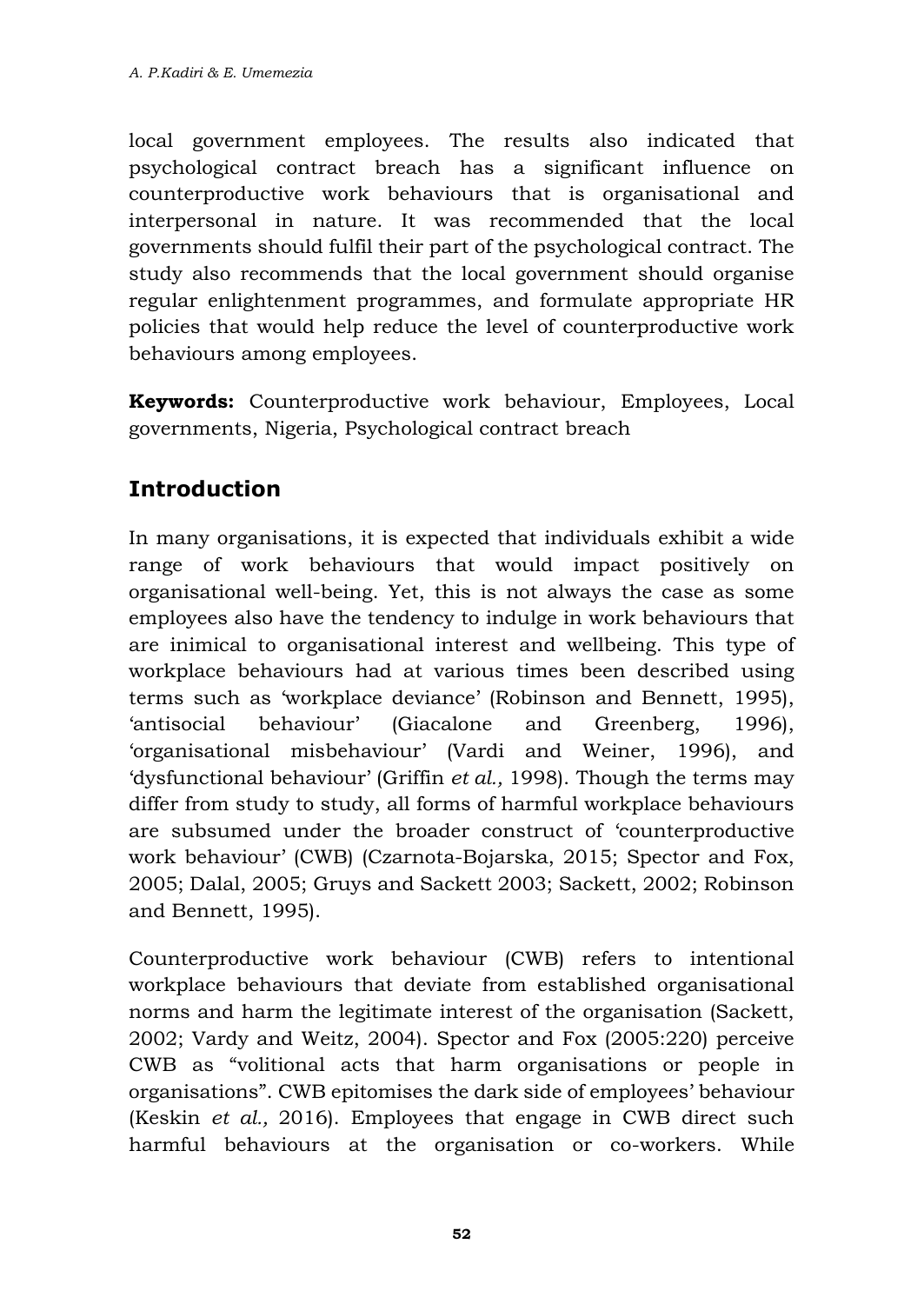organisational CWB describes employee behaviour that is targeted at harming the organisation, interpersonal CWB illustrates employee behaviour that is targeted at harming co-workers (Robinson and Bennett, 1995).

Though CWB studies have majorly been conducted along the lines of organisational CWB and interpersonal CWB, (Berry *et al.,* 2007) opine that other classifications of CWB are also useful depending on the research questions being asked. For example, Gruys and Sackett (2003) postulate eleven forms of CWB in the workplace as theft and related behaviours, destruction of property, misuse of information, unauthorised use of time and resources, unsafe behaviour, poor attendance, poor-quality work, alcohol use on the job, drug use, inappropriate verbal actions and inappropriate physical actions often exhibited by organisational members. They further grouped these forms of CWB into two broad dimensions of interpersonalorganisational and task relevance dimensions. (Spector *et al.,* 2006) collapse earlier classifications of CWB along the lines of interpersonal CWB and organisational CWB into five forms of abuse, sabotage, withdrawal, production deviance, theft and abuse. While abuse, sabotage, withdrawal, production deviance, and theft are categorised along the line of organisational CWB, abuse is listed as interpersonal CWB since it depicts "harmful and nasty behaviours" often targeted at co-workers (Spector *et al.*, 2006:459). In the past decades, CWB has emerged as an important area of research in the field of organisational psychology and organisational behaviour (Czarnota-Bojarska, 2015; Spector *et al.*, 2006). This emanates from its potential consequences for both the organisation and its workforce (Keskin *et al.*, 2016; Czarnota-Bojarska, 2015; Berry *et al.*, 2007; Dalal, 2005; Robinson and Bennett, 1995). CWB could result in "lost productivity, increased insurance costs, lost or damaged property, and decreased turnover" (Penney and Spector, 2005:778). Also, studies link CWB with low employee morale, job commitment, decreased citizenship behaviour, productivity, high labour turnover (Keskin *et al.*, 2016; Roxana, 2013; Dalal, 2005).

In the last decades, successive governments in Nigeria have implemented reforms in local government administration. These reforms are geared towards facilitating both rural and urban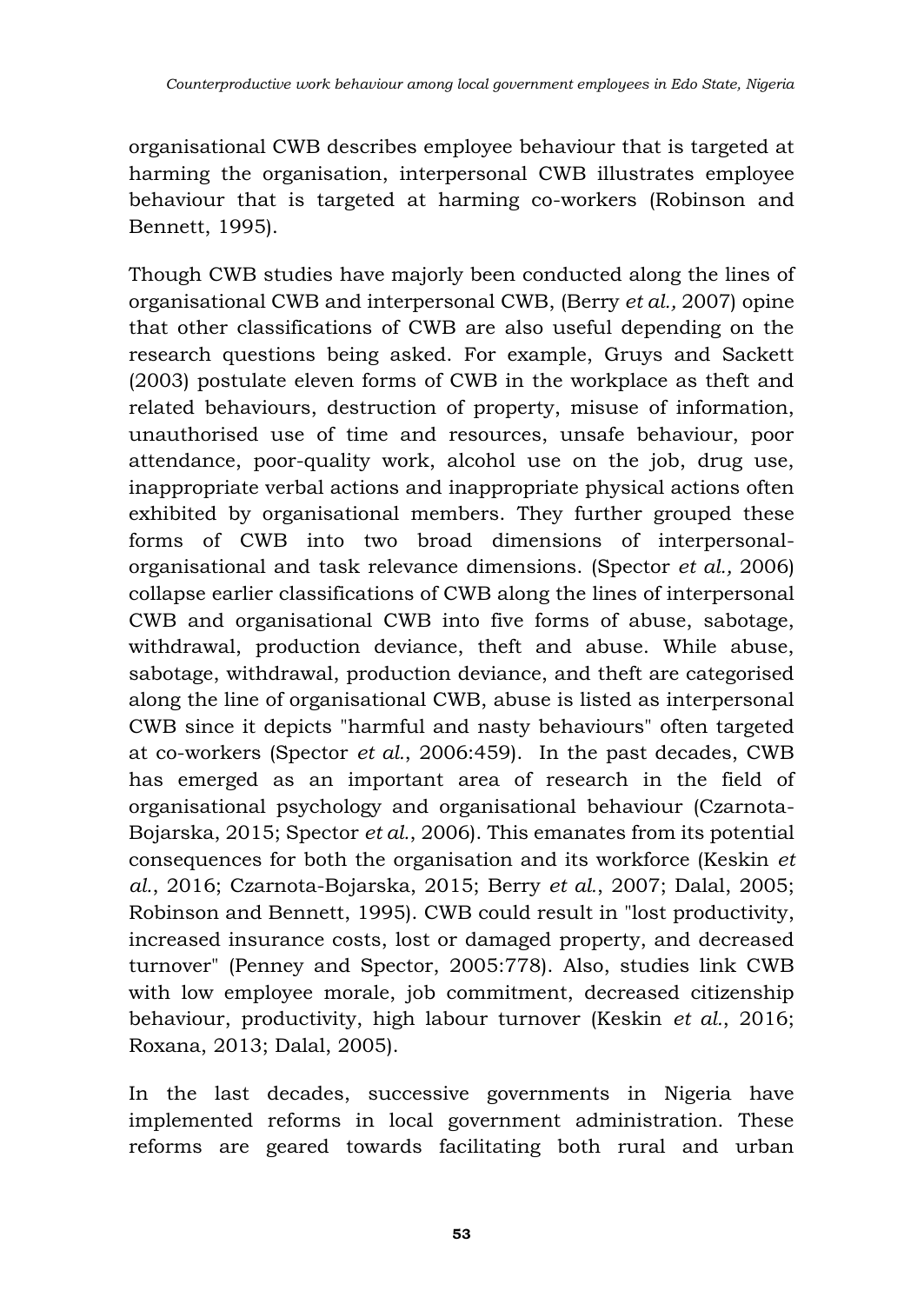development. However, it would appear that in spite of government efforts at repositioning the local government system for better service delivery and rapid development at the grassroots level, local governments in Nigeria have continued to be bedevilled with a plethora of problems which seems to derail its activities. These problems range from the underfunding of local government councils, poor remuneration and delay in payment of workers' salaries (Ozohu-Suleiman and Paul, 2015; Ananti and Umeifekwem, 2012). Also included, are constant political interference in local government administration, corrupt practices by local government officials, nepotism, and favouritism in the recruitment, promotion and appointment of individuals into key positions in the local government councils (Ushie and Igbaji, 2015).These problems probably accounted for the poor attitude to work often noticeable most times among the average Nigerian worker in the public/and or civil service (Osezua *et al.,* 2009).

In the local governments across the country, cases of lateness to work, acts of insubordination, buck-passing, corruption, embezzlement and/or misappropriation of government funds and dereliction of duty have been reported (Odalonu, 2015; Ananti and Umeifekwem, 2012). In a society like ours(please revise) where not much value is placed on hard work and honesty at work,(over generalization—please consider revising) there is the tendency for the Nigerian worker to resort to all manner of behaviours regardless of whether it is inimical to the overall interest of the organisation in an effort to actualise life-long aspirations. While empirical literature on CWB in the Nigeria context has largely focused on the educational sector (Uzondu *et al.,* 2017; Onyishi and Onunkwo, 2014); health sector (Ugwu, 2017; Gabriel, 2016), and maritime sector (Uche *et al.,* 2017), there is dearth of empirical studies on counterproductive work behaviours in local governments in Nigeria. This perceived gap in literature necessitated the need for this study. The objectives of this paper are two-fold. First, the paper investigates the forms and level of prevalence of counterproductive work behaviours among local government employees. Second, the paper examines the relationship between psychological contract breach and counterproductive work behaviours among local government employees.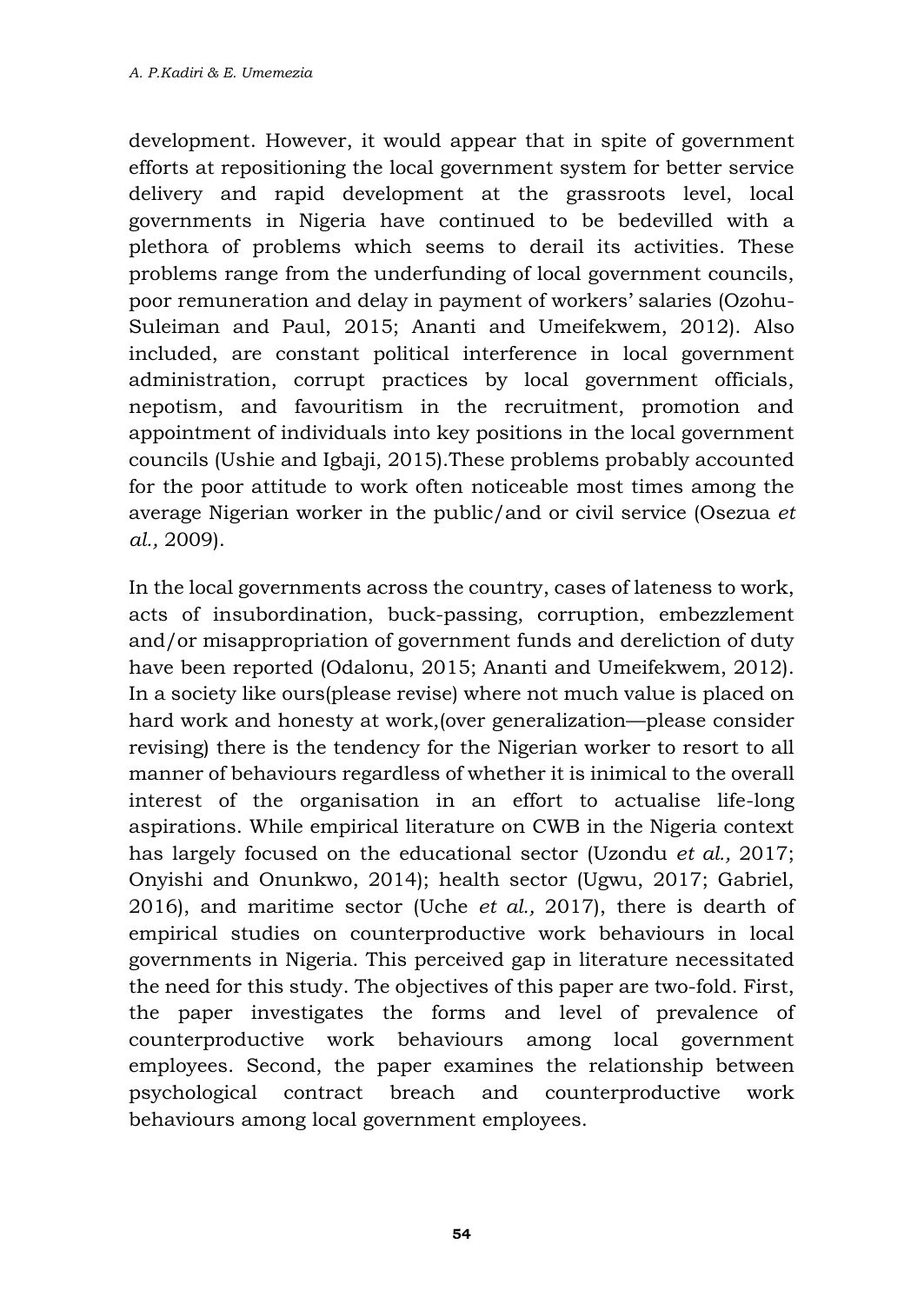## **Review of Literature**

#### **Concept of Counterproductive Work Behaviour**

Spector and Fox (2005:220) defined counterproductive work behaviour (CWB) as deliberate deeds that harm or are intended to harm organisations or individuals in organisations. Sackett (2002) observes that CWB is an intentional behaviour on the part of an individual that deviates from established organisational norms and harms the interest of the organisation. According to Keskin *et al.,* (2016) CWB is the premeditated endangerment of organisational outcomes and its usual functioning. According to (Raman *et al.,* 2016), CWBs are intentional or unintentional employees' behaviour that runs contrary to the aspirations of an organisation. From the aforementioned definitions, it is clear that CWB is a deliberate as against accidental act or behaviour that is intended to harm the organisation, employees and possibly customers (Griep *et al.,* 2018). It is also instructive to state that employees that engage in CWB violate established organisational norms (Griep *et al.,* 2018; Raman *et al.*, 2016; Spector and Fox, 2005). Two major targets of CWB are outlined in the extant literature; they are interpersonal CWB and organisational CWB. Interpersonal CWBs are harmful work behaviours that are targeted at co-workers and include verbal abuse of co-workers, sexual harassment, workplace bullying and gossiping of co-workers (Robinson and Bennett, 1995). Organisational CWBs are harmful workplace behaviours that are targeted at the organisation itself and include employees intentionally slowing down work, and divulging of confidential company's information to business rivals or competitors (Raman *et al.*, 2016; Robinson and Bennett, 1995).

CWB can result from numerous underlying causes and motivations. Yüksel (2012) placed the antecedents of CWB under two broad categories: individual-related factors and situational factors. Individual-related factors consist majorly of personality traits and employee's demographics. Personality traits include conscientiousness, emotional stability and agreeableness. Individualrelated factors consist of employees' job experience, marital status, age, gender and net income per month. Situational factors consist of work situations that predispose employees to engage in CWB (Henle, 2005). Situation factors include perceived injustice in the workplace,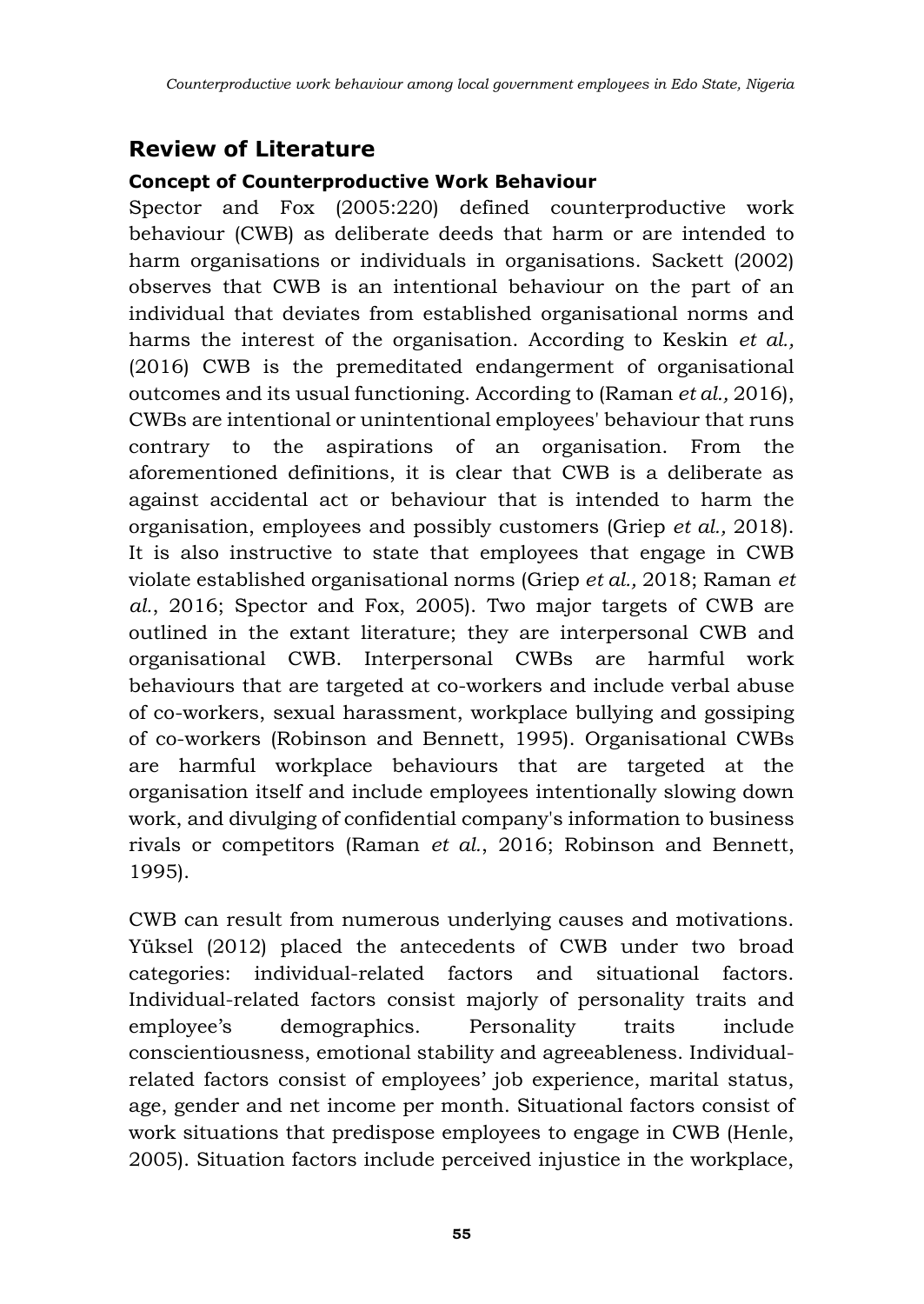psychological contract breach, organisational constraints, work stressor, organisational culture and climate (Appelbaum *et al.,* 2007*).* Interpersonal conflicts in the workplace is another important antecedent of CWB (Keskin *et al.,* 2016). Victims of workplace conflicts are most likely to resort to CWB at perpetrators of the perceived conflict in the workplace (Keskin *et al.,* 2016).

#### **Typology of Counterproductive Work Behaviour**

As early as the 70's, Mangione and Quinn (1975) conceptualised two types of employee deviance: counterproductive work behaviour and doing little. Wheeler (1976) categorised rule-breaking behaviour into serious and non-serious crimes. Hollinger and Clark (1982) grouped deviant workplace behaviour into two categories. The first category was termed 'property deviance', while the second set of deviant workplace behaviour was termed 'production deviance'. (Hollinger *et al.,* 1992) suggested 'altruistic' property deviance as another form of deviant workplace behaviour. Robinson and Bernett (1995) opine that earlier typologies failed to provide a clear explanation of how different forms of deviant workplace behaviours are related or interrelated with each other. They also questioned the validity of earlier typologies since they were not inductively or empirically derived. Robinson and Bernett (1995) further note that earlier typology failed to capture clearly the interpersonal nature of employee deviance. Against this backdrop, Robinson and Bernett (1995) offered a typology of workplace deviance that integrated earlier typologies into a single framework using a multi-dimensional scaling system on the basis of their underlying assumptions. The resultant outcome was a typology of workplace deviance that varies along two dimensions of minor versus serious deviance, and interpersonal deviance versus organisational deviance. Minor versus serious deviance depicts the severity or degree of the deviance. The second dimension, interpersonal versus organisational deviance, reflects targets of employee deviance. Interpersonal deviance, also referred to as interpersonal CWB illustrates employee deviance that is targeted at co-workers and includes verbal abuse of a co-worker, sexual harassment and bullying behaviour (Robinson and Bernett, 1995).

Organisational deviance also referred to as organisational CWB depicts employee behaviour that is targeted at harming the overall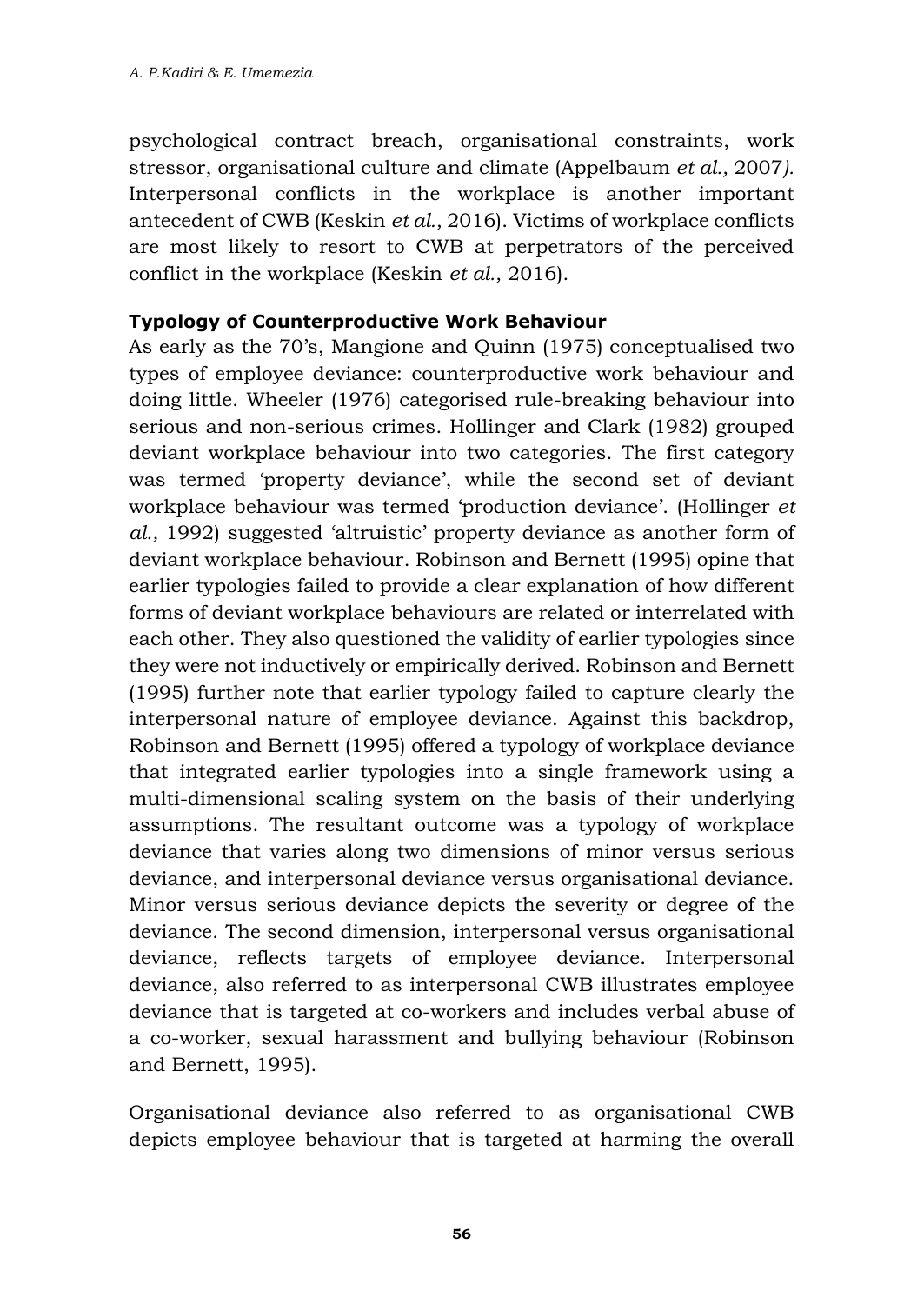interest and wellbeing of the organisation and includes acts such as an employee slowing down work deliberately, and the misuse of organisational resources (Robinson and Bernett, 1995). Also, Robinson and Bernett (1995) postulated four categories of employee deviance: production deviance, property deviance, political deviance, and personal aggression. Production deviance is explained as the deliberate effort on the part of an organisational member to slow down work, or unwilling to perform a given job task as stipulated by the organisation (Welbourne and Sariol, 2016; Spector *et. al.,* 2006). Property deviance refers to the deliberate destruction of organisational property and assets (Hollinger and Clark, 1982). Political deviance describes the "engagement in social interaction that puts other individuals at a personal or political disadvantage" (Robinson and Bennett, 1995:566). Schat and Kelloway (2005:191) defined personal aggression as any "behaviour by an individual or individuals within or outside an organisation that is intended to physically or psychologically harm a worker or workers and occurs in a workrelated context" (Schat and Kelloway, 2005:191).

Spector *et al.* (2006) postulated five forms of CWB: abuse, production deviance, sabotage, theft and withdrawal. Abuse against others refers to "harmful and nasty behaviours that affect other people" (Spector *et al.*, 2006:459). It includes spreading false rumours, telling lies, engaging in malicious acts against co-workers, unfair criticisms of coworkers, physical assaults against co-workers, gossiping against coworkers, teasing or humiliating co-workers (Sackett, 2002). Production deviance, on the other hand, refers to instances where organisational members purposely do their job incorrectly or engage in multiple errors (Bolton *et al.,* 2010). It is the deliberate failure on the part of an employee to perform slated responsibilities or assigned duties as expected (Robinson and Bennett, 1995). It is purposely slowing down work while reducing the quality and quantity of outputs (Spector *et al.,* 2006; Robinson and Bennett, 1995). Sabotage is the deliberate destruction of organisational property or asset. It is also closely linked to the misuse of information and the deliberate effort on the part of an employee to tarnish the image of the organisation (Bolton *et al.,* 2010; Spector *et al.,* 2006). Theft is the unlawful acquisition of personal goods or property belonging to .another person for one's self (Bolton *et al.,* 2010). Theft in the workplace can take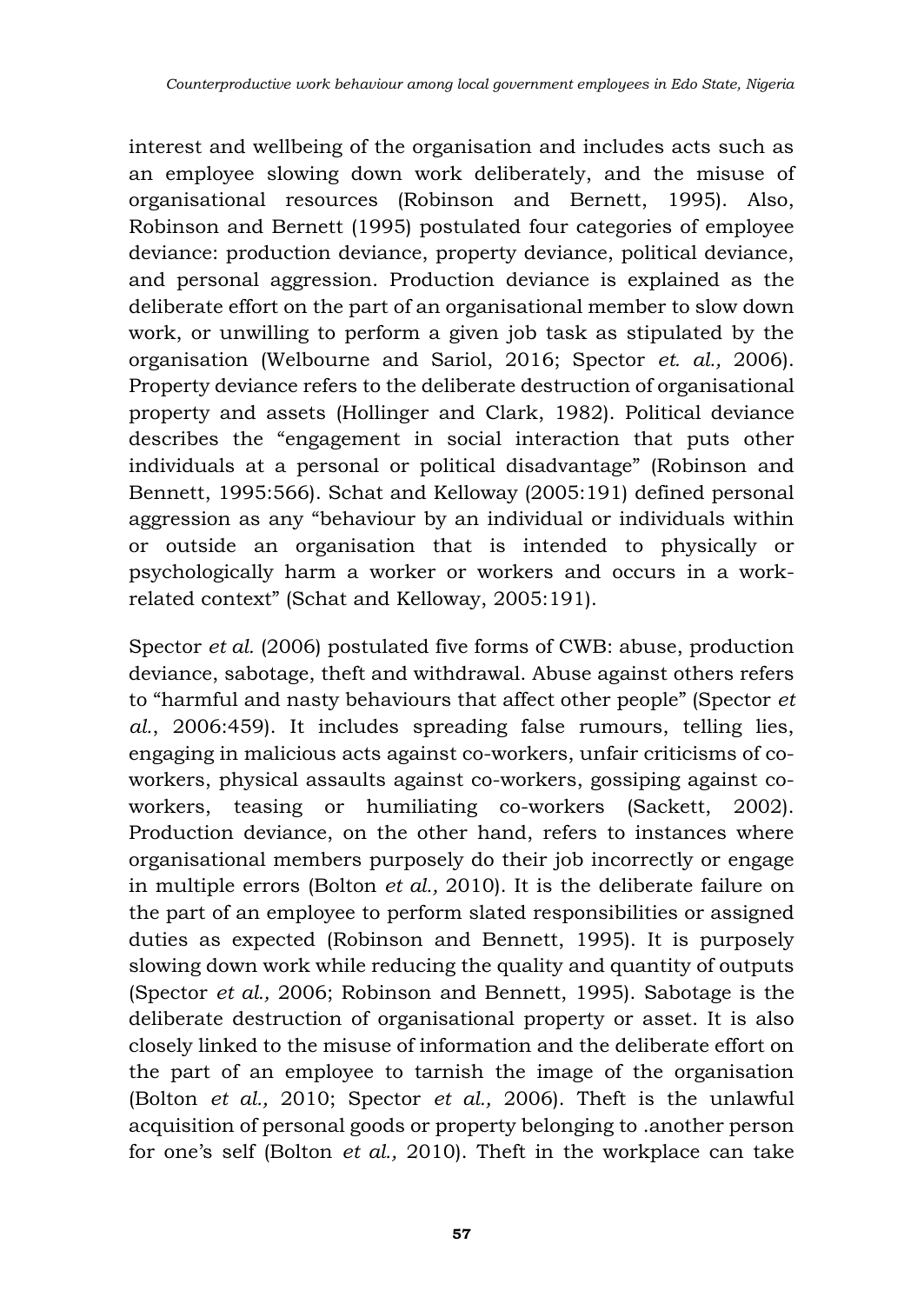different forms such as producing misleading records or information, stealing the organisation's properties or assets, and engaging in deceptive acts. Withdrawal is explained as avoiding work through being late or absent (Bolton *et al.,* 2010), and it includes deviant acts such as taking longer breaks than officially allowed, and intentionally reducing working hours (Spector *et al.* 2006). Withdrawal could also be in the form of workers closing earlier than officially allowed, and cultivating a habit of lateness to work.

#### **Empirical Review**

Empirical studies have examined the relationships between CWB and its antecedents. A meta-analysis of 57 empirical studies showed that interpersonal conflicts have a significant positive relationship with both organisational CWB and interpersonal CWB (Hershcovis *et al.,* 2007). Roxana (2013) focused on ascertaining the relationship between job stressor, CWB and employees' intention to quit and found that job stressor was a significant determinant of CWB. The influence of perceived high workload on CWB among nurses in Nigeria has also been examined (Ugwu, 2017). The results revealed that perceived high workload has a significant influence on CWB. Uche *et al.* (2017) ascertained employee demographics as an important predictor of CWB in Nigerian organisations. The link between organisational variables (organisational cynicism, organisational injustice and psychological contract breach) and CWB was examined by (Ahmed *et al.,* 2013). A study by Rauf (2015) concluded that organisational justice is an important predictor of CWB. This finding is similar to studies of *Nyarko et al. (*2014) and Alias and Rasdi (2015) that revealed that organisational justice is significantly associated with CWB. The role of organisational justice as a predictor of CWB was also explored by Cohen and Diamant (2017). Findings did not support the link between organisational justice and CWB. Sharma and Thakur (2016) investigated psychological contract breach as an antecedent of CWB within the context of the manufacturing industry in India and found that psychological contract breach has a significant influence on CWB that is organisational and interpersonal in nature. What this implies is that employees that perceive that their organisation has breached the psychological contract might resort to CWB. Similarly, a study by Cohen and Diamant (2017) found that psychological contract breach has a significant positive relationship with both interpersonal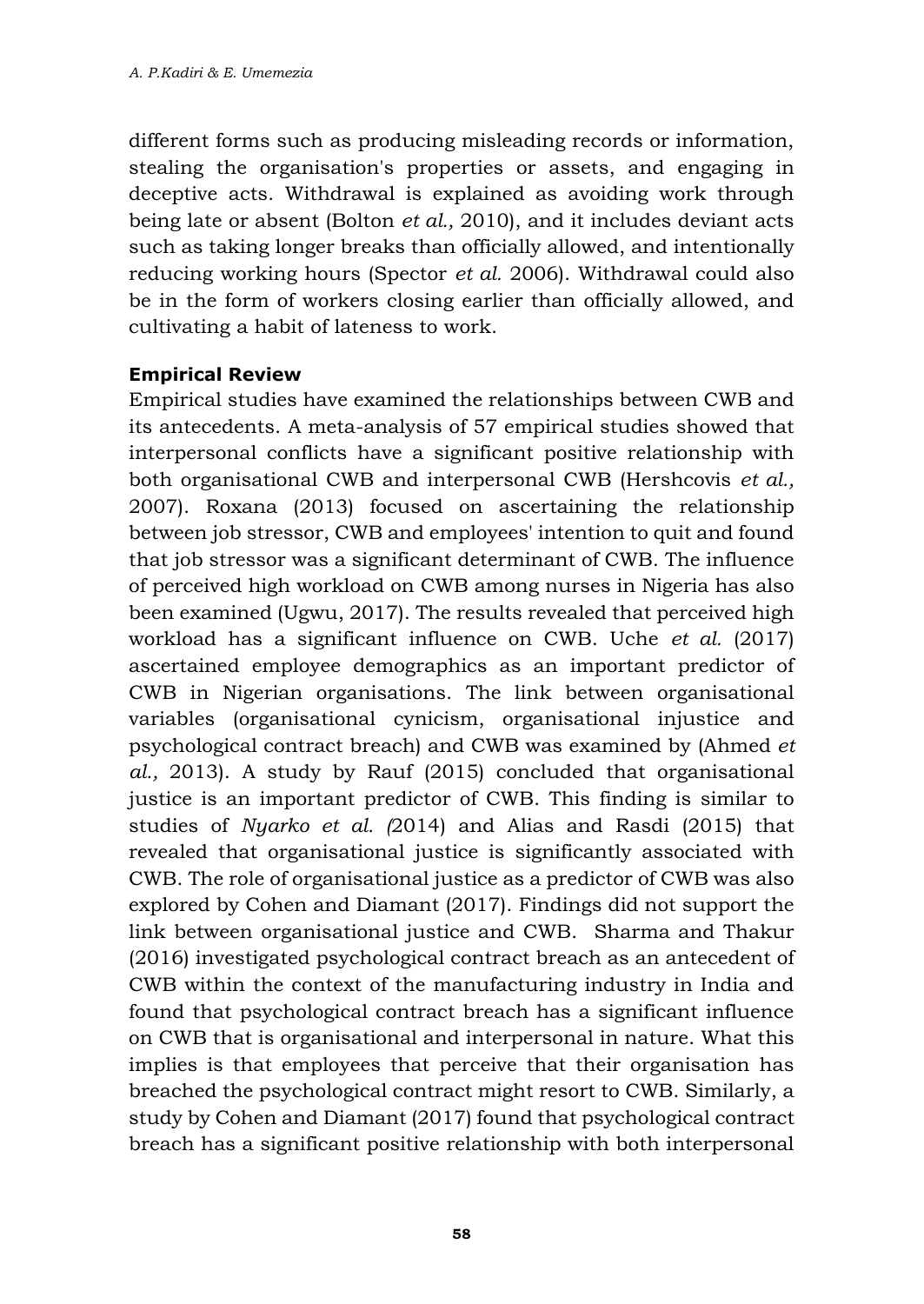and organisational CWB. (*Griep et al.* 2018) reported that employees who perceive psychological contract violation would most likely engage in CWB that is targeted at the organisation.

#### **Theoretical Framework**

The theoretical framework of this study is anchored on the social exchange theory (Blau, 1964). Social exchange theory holds that employees will discharge their contractual obligations to their organisation for as long as the other party which happens to be employers stand by the rule of the exchange (Cropanzano and Mitchell, 2005). Social exchange theory is based on the principle of reciprocity which is to suggest that the quality of the exchange of resources between the parties would predict positive or negative outcomes (Cropanzano and Mitchell, 2005). Employees who perceive that their employer has violated the terms of the contract, whether actual or psychological would most likely reciprocate by withdrawing their loyalty and job commitment and invariably resort to acts that are counterproductive in other to get back at the organisation (Cohen and Diamant, 2017).

Based on the objective of the study and a review of empirical literature, the research model as depicted in Fig. 1 shows the relationship between psychological contract breach and two targets of CWB *i.e*. the organisation and people in the organisation. While organisational CWB depicts CWB that is targeted at harming the organisation, interpersonal CWB describes CWB that is targeted at harming co-workers. From a social exchange perspective (Blau, 1964), and consistent with the norm of reciprocity (Gouldner, 1960), individuals will reciprocate unfulfilled obligations on the part of the organisation by engaging in certain actions, which might not be beneficial to the organisation. Hence, employees that perceive psychological contract breach may reciprocate by engaging in CWB.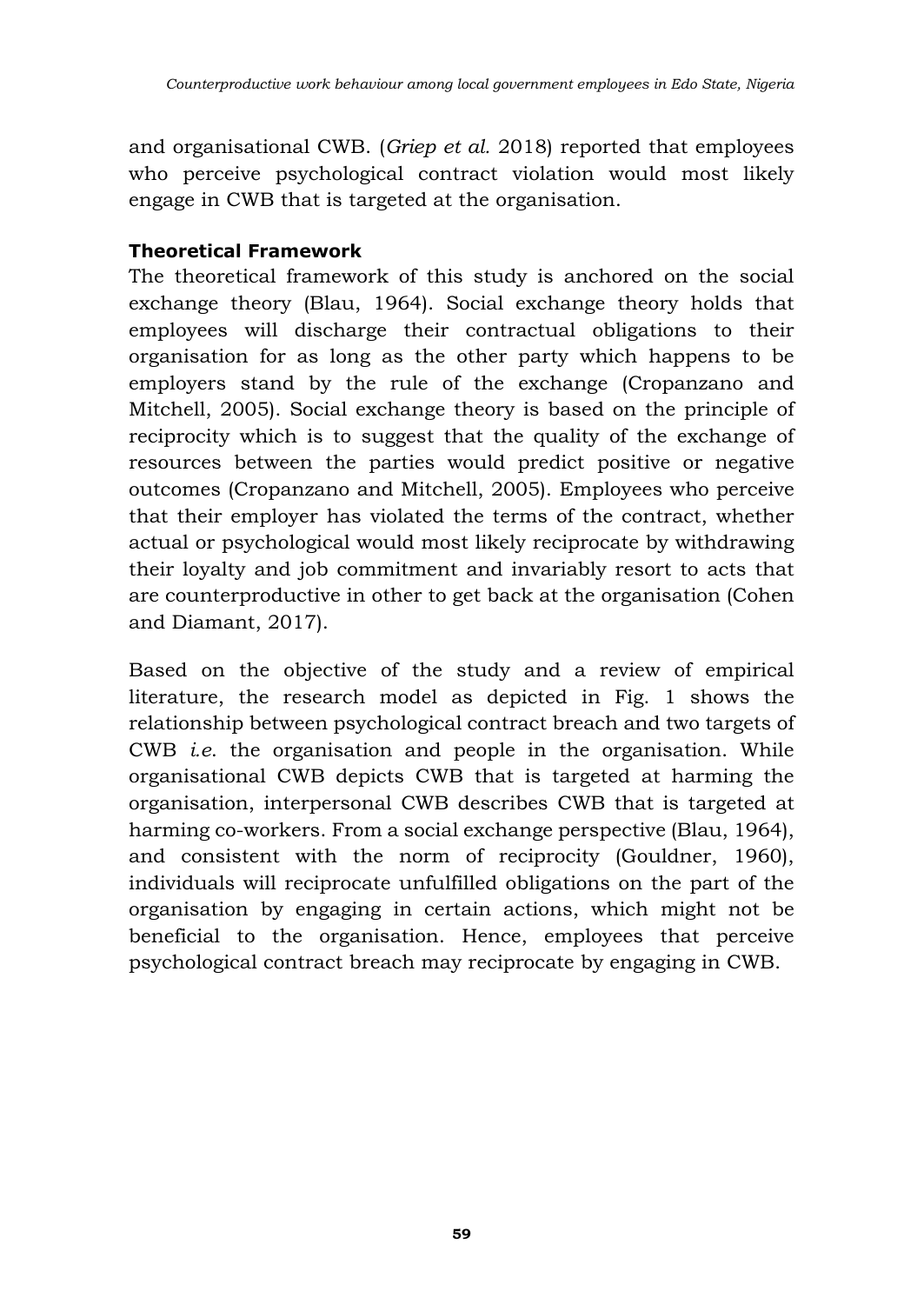

**Figure1.** The Research Model

## **Methodology**

A cross-sectional research design was adopted to gather data used for this study through questionnaire administration. The cross-sectional research design was considered appropriate as it guarantees the anonymity of respondents given the illegal nature of CWB.

The population of the study comprised local government employees in Edo State. The choice of Edo State was for convenience sake. The multi-stage sampling technique was adopted for this study. Agbonifoh and Yomere (1999:122) posited that multi-stage sampling "involves dividing the region in which the study population is located into zones (cluster)". The researchers' might then use probability or nonprobability sampling techniques to select the targeted population. This is the situation with this study where the eighteen (18) local governments (Egor, Ikpoba-Okha, Oredo, Orhionmwon, Ovia North East, Ovia South West, Uhumwonde, Akoko-Edo, Esan Central, Esan North East, Esan South East, Esan West, Etsako Central, Etsako East, Etsako West, Igueben, Owan East, Owan West) in Edo State are widely dispersed among three (3) senatorial districts. The senatorial districts are Edo South, Edo Central, and Edo North. Judgmentally, Edo South Senatorial district was selected for the study. Based on the National Population Commission (2006) report, Edo South Senatorial district has the largest population of citizens with 1,686,041 representing 52.1% of the total population of Edo State. Edo South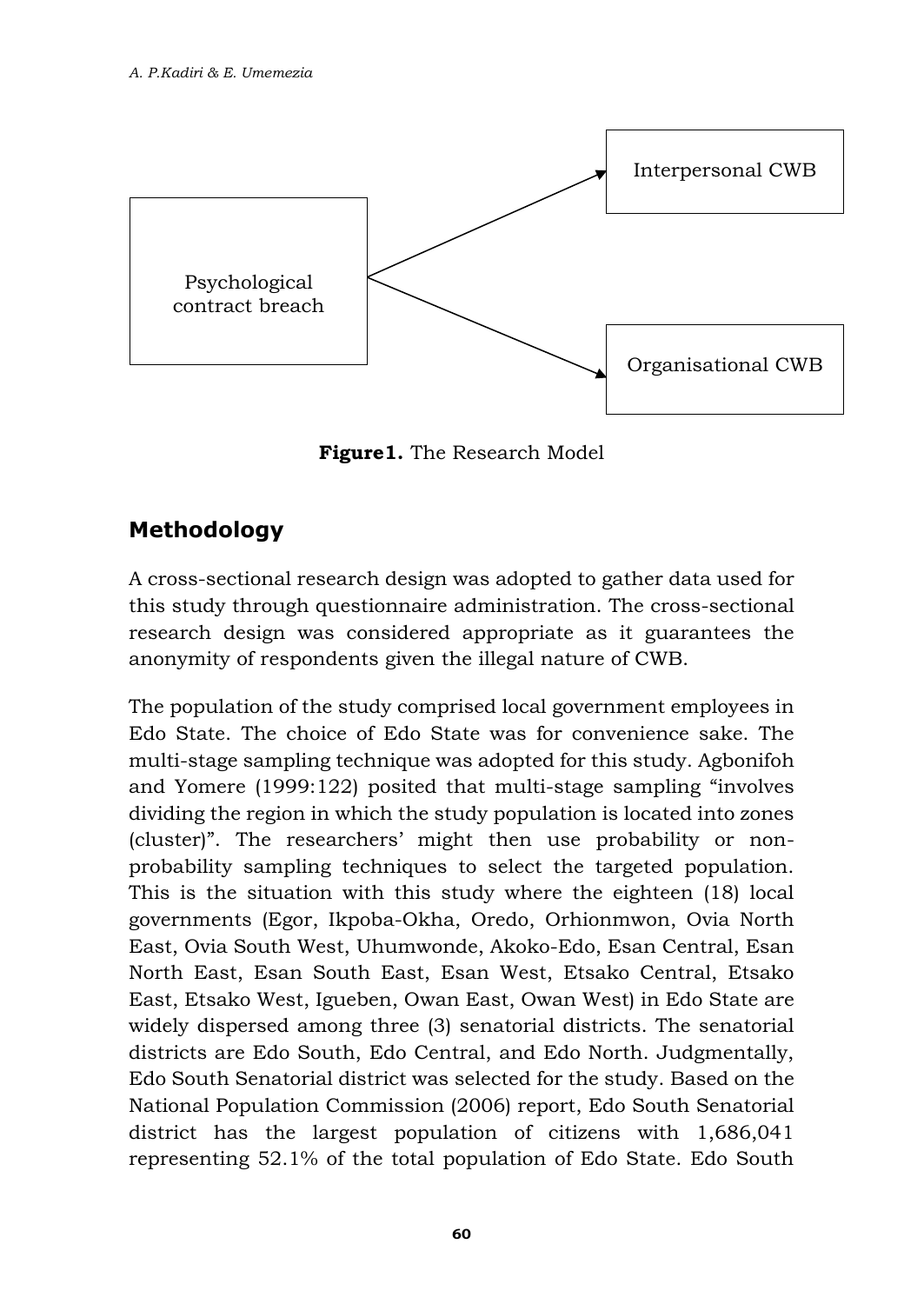senatorial district comprised seven local governments of Egor local government, Ikpoba-Okha local government, Oredo local government, Orhionmwon local government, Ovia North East local government, Ovia South West local government, and Uhumwonde local government. Three local governments (Oredo Local Government, Egor Local Government, and Ikpoba Local Government) all located in Benin City were selected for this study. The choice of these local governments was on the basis of convenience and the belief that there is sufficient educational, religious, cultural, ethnic and gender diversity in the local governments. The numbers of staff in the selected local governments as obtained from Administration and General Services unit of the selected local governments are 600, 575, and 619 for Oredo Local Government, Egor Local Government, and Ikpoba Local Government respectively as at 30th March 2018. Since the population is finite, Yamane (1967) statistical formula was used in determining the sample size of the study. The equation is given as:

$$
n = \frac{N}{1 + N(0.05)^2}
$$
 (1)

Where: n=sample size;  $N=$  population size =1,794; e= level of precision = 0.05

$$
n = \frac{1794}{1 + 1794(0.05)^2} = 318.87 \approx 319
$$

The equation shows that the sample size is 319. Therefore, 319 copies of questionnaires were proportionally administered to respondents in the selected local governments. More specifically, 107, 102 and 110 questionnaires were administered to local government workers in Oredo Local Government, Egor Local Government, and Ikpoba Local Government respectively, using convenience sampling method. The use of convenience sampling is justified on the basis that it gives room for easy access and interaction with the respondents in the local government, thereby giving the researchers an insight into the nature of CWB in terms of its forms, and level of prevalence among employees in the local governments.

Primary data were used in this study with the aid of a structured questionnaire to elicit a response from respondents. The items in the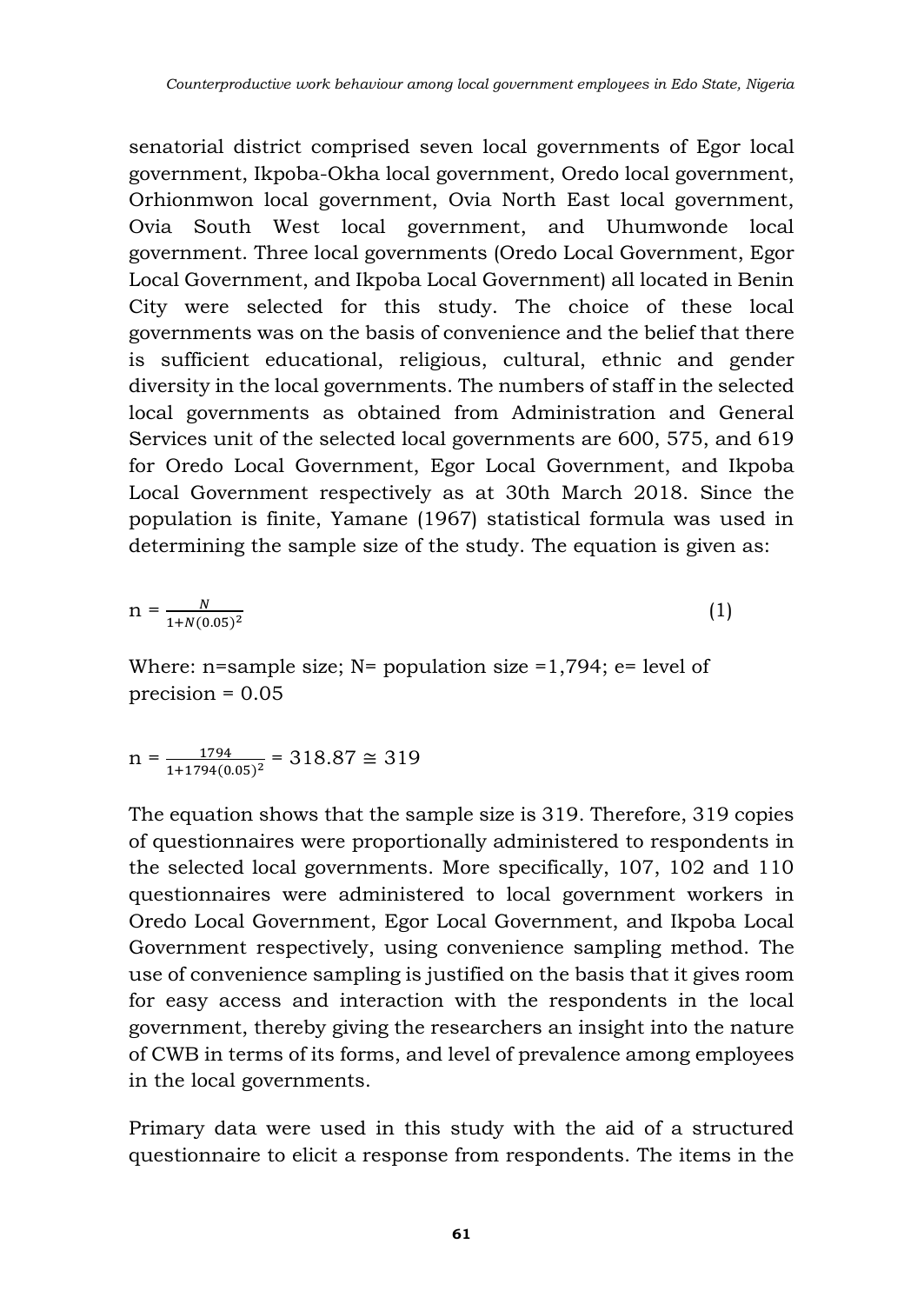questionnaire were divided into three sections. The first section contains questions on respondents' gender, age, marital status, job tenure, educational qualification and net income per month. The second part of the questionnaire contains 11-items which were adapted from Spector *et al.* (2006) CWB Checklist (CWB-C). Spector *et al.* (2006) CWB Checklist (CWB-C) measure CWB along five dimensions of abuse, production deviance, sabotage, theft and withdrawal. The benefit of Spector *et al.* (2006) CWB Checklist (CWB-C) is that it affords the researcher(s) the opportunity to collapse the scale into two broad categories based on the targets of interpersonal CWB and organisational CWB. While abuse is interpersonal in nature and thus categorised as interpersonal CWB, production deviance, sabotage, theft and withdrawal are categorised as organisational CWB since these types of deviant behaviour are majorly targeted at the organisation. For this study, the Cronbach's alpha scores for the constructs of the adapted scale are 0.730, 0.712, 0.801, 0.706 and 0.804 for abuse, production deviance, sabotage, theft and withdrawal, respectively (see Appendix B for details). All the items on the CWB scale were in a five-point Likert format with 5 representing very large extent, 4 representing large extent, 3 representing not sure, 2 representing small extent, and 1 representing very small extent (see details in Appendix A). Psychological contract breach was assessed with a 5-item global measure developed by Robinson and Morrison (2000). For this study, the Cronbach's alpha score for the construct of the adapted scale is 0.714. The items in the psychological contract scale were using five-point Likert format with 5 representing the category of 'strongly agree,' 4 'agree', 3 'not sure,' 2 'disagree' and 1 representing 'strongly disagree' (see details in Appendix A).

Copies of the questionnaire were administered to respondents in Oredo Local Government, Egor Local Government, and Ikpoba Local Government, all located in Benin City, Edo State, Nigeria, with the help of trained research assistants, who also happen to be final year students of Industrial Relations and Personnel Management in the Department of Business Administration, Faculty of Management Sciences, University of Benin, Benin City, Edo State, Nigeria. The research assistants were briefed on the purpose of the study and how best to distribute and retrieve the questionnaire with a view to eliciting a positive response from respondents and invariably reduce the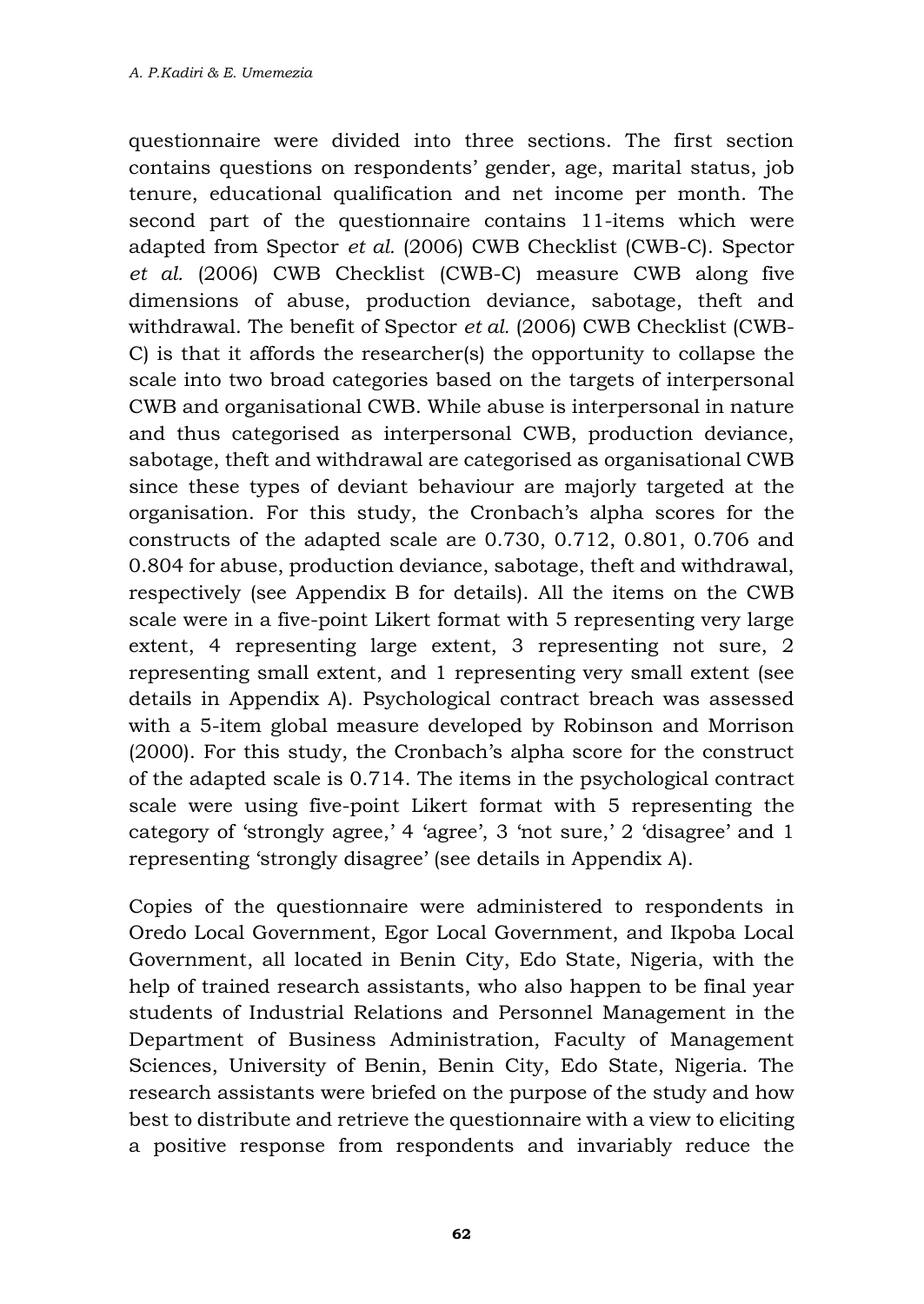number of invalid questionnaires to the barest minimum. The researchers submitted letters to the Directors of Administration and General Services requesting permission to conduct research in the local governments concerned. An introductory letter was added to the questionnaire with the intent of explaining the essence of the study while soliciting voluntary participants/respondents to fill copies of the questionnaire. The respondents were encouraged to fill out the questionnaire for immediate collection. Where it was impossible to retrieve the questionnaire immediately respondents were encouraged to fill out and submit the questionnaire within five working days. On the whole, copies of the questionnaire were distributed and retrieved from respondents within twenty-one (21) working days.

Data collected through questionnaire administration were analysed using descriptive statistics such as frequency distribution, mean, standard deviation and ANOVA analysis. The research hypothesis was tested at 0.05 level of significance. The Statistical Package for the Social Sciences (SPSS) version 24.0 was used to carry out all statistical analysis.

### **Empirical Analyses and Results**

This section contains the description of respondents' bio-data, description of research variables and test of the research hypothesis.

| <b>Variable</b> | Category        | <b>Frequency</b> | %     |
|-----------------|-----------------|------------------|-------|
| Gender          | Male            | 130              | 47.1  |
|                 | Female          | 146              | 52.9  |
|                 | Total           | 276              | 100.0 |
| Age             | $18-25$ yrs     | 45               | 16.1  |
|                 | 26-35yrs        | 102              | 36.4  |
|                 | 36-45yrs        | 87               | 31.1  |
|                 | 46yrs and above | 46               | 16.4  |
|                 | Total           | 280*             | 100.0 |
| Marital status  | Single          | 104              | 38.0  |
|                 | Married         | 170              | 62.0  |
|                 | Total           | 274              | 100.0 |
| Job Tenure      | Below 5yrs      | 76               | 27.6  |
|                 | $5-10$ yrs      | 94               | 34.3  |

**Table 1.** Description of Respondents' Bio-Data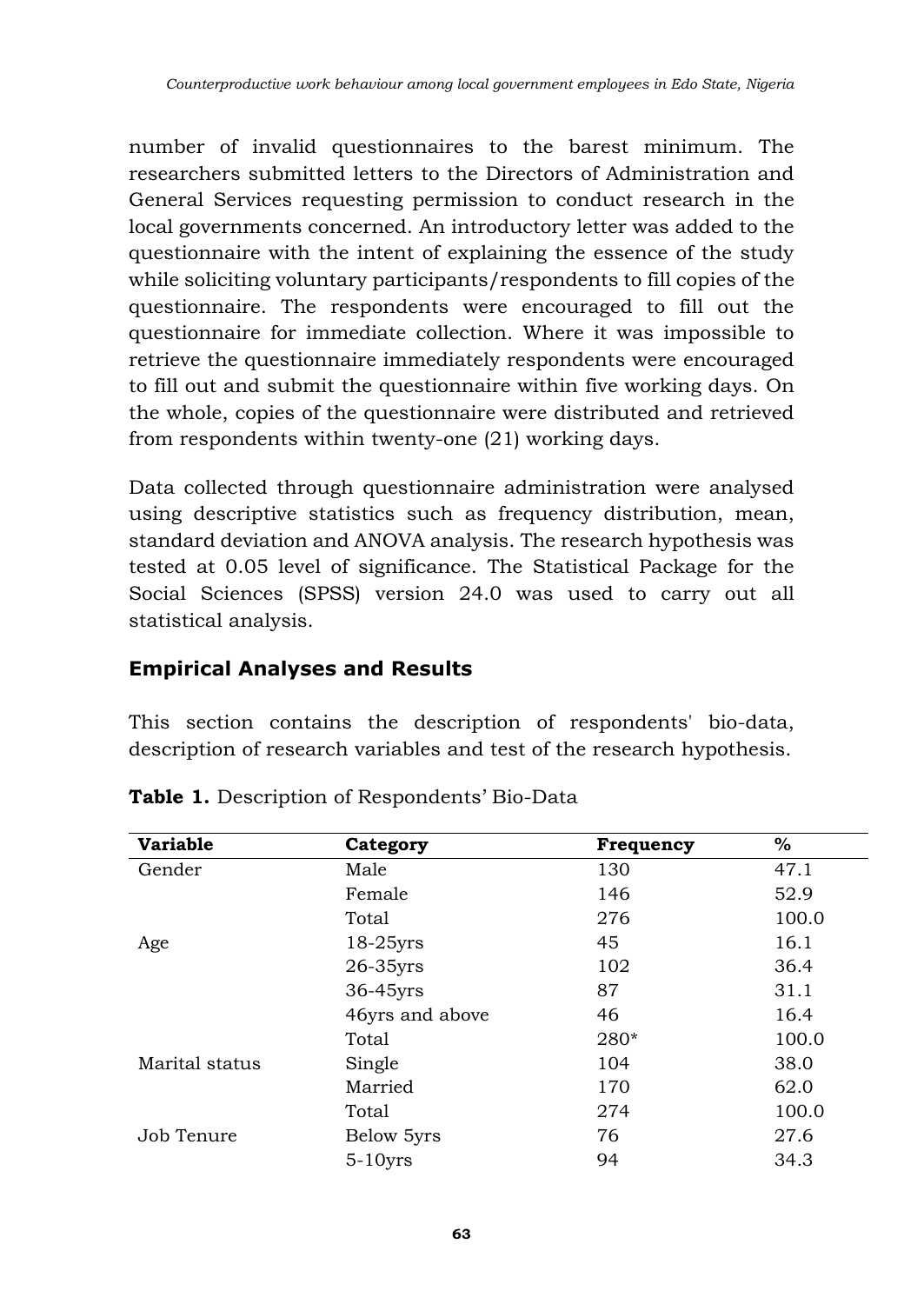|                         | Total                      | $275*$ | 100.0 |
|-------------------------|----------------------------|--------|-------|
| Education Level         | Primary School Certificate | 2      | 0.7   |
|                         | SSCE/GCE                   | 23     | 8.2   |
|                         | OND/NCE                    | 52     | 18.6  |
|                         | HND/B.SC                   | 143    | 51.1  |
|                         | M.Sc/M.A                   | 39     | 13.9  |
|                         | PhD                        | 21     | 7.5   |
|                         | Total                      | 280*   | 100.0 |
| Net Income per<br>month | N10000 and Below           | 16     | 5.8   |
|                         | N10001 - N50000            | 96     | 34.5  |
|                         | N50001 - N100000           | 93     | 33.5  |
|                         | N100001 - N150000          | 22     | 7.9   |
|                         | N150001 - N200000          | 24     | 8.6   |
|                         | N200001 - N250000          | 17     | 6.1   |
|                         | N250001 - N300000          | 5      | 1.8   |
|                         | N300001 and above          | 5      | 1.8   |
|                         | Total                      | $278*$ | 100.0 |

*Note: \* the difference in the figure represents a missing response*

The majority of the respondents are females ( $n = 146$ ,  $% = 52.9$ ), while 130 (%=47.1) respondents are male respondents. The age distribution showed that majority of the respondents  $(n = 102, 36.4)$  are in the age categoy 26-35 years. Next,  $87$  (% = 31.1) of the respondents are aged between 36-45 years. Only 16.1% and 16.4% of the respondents are between the ages of 18-25 years and 46 years and above, respectively. Table 1 revealed that the majority of the respondents ( $n = 170$ ,  $\% =$ 62.0) are married, while  $104$  (n = 38.0%) respondents are single.

The majority of the respondents have worked for between 5-10 years. This category of respondents represents 34.3% of the total respondents. Table 1 indicates that 76  $(% = 27.6)$  of the respondents have worked for less than 5 years. Only 65 (23.6 per cent) and 40 (14.5 per cent) of the respondents have worked for 11-15 years and 16 years and above respectively. The distribution of educational qualification shows that 143 (51.1%) of the respondents have HND/BSc Degree; 52 (18.6%) have OND/NCE, and 39 (13.9%) M.Sc/M.A degree. Only 21 (7.5%) and 2 (0.7 per cent) had a PhD and Primary School Certificate respectively. 96 (34.5%) of the respondents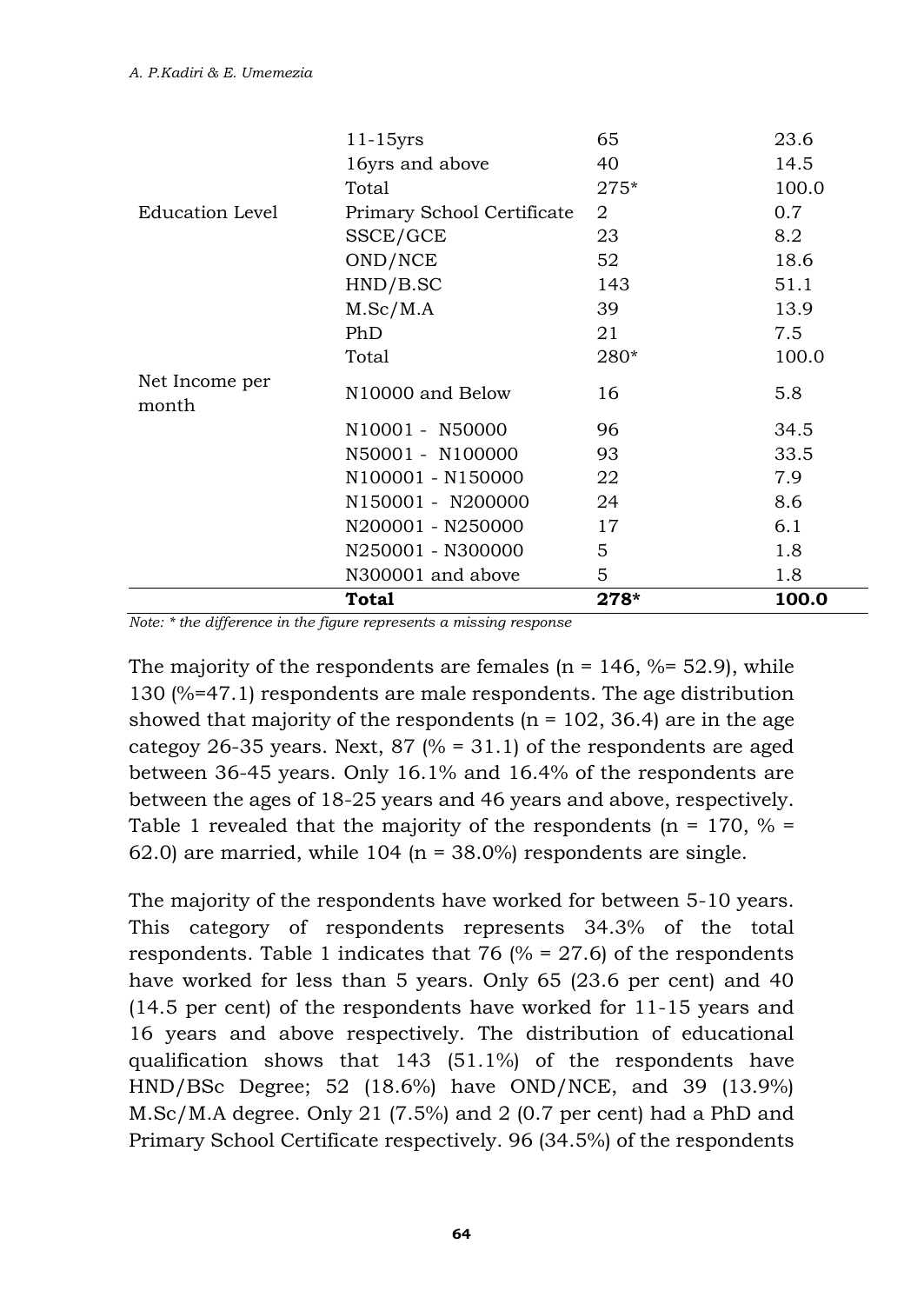earn N10001-N50000; 93 (33.5%) N50001-N100000; 24 (8.6%) of the respondents earn N150001-N200000; 22 (7.9%) of the respondents had N100001-N150000; 17 (6.1%) had N200001-N250000; and 16 (5.8%) of the respondents earn N10000 and below. Only 5 (1.8%) of the respondents earn N250001-N300000 and N300001 and above apiece.

## **Description of Research Variables**

### **Forms and Level of CWB among Local Government Employees**

The level of CWB was categorised according to the following mean scores: very low = less than  $1.45$ , low = 1.45-2.44, moderate = 2.45-3.44, high =  $3.45$ -4.44, very high = 4.45 and above. This scale was adapted from Dixon-Ogbechi *et al.* (2018). The forms of CWB investigated in this section are abuse, production deviance, sabotage, theft and withdrawal. While abuse is categorised as interpersonal CWB, production deviance, sabotage, theft and withdrawal are categorised as organisational CWB. The frequency distribution, percentages, the mean and standard deviation for the different variables are revealed in Table 2.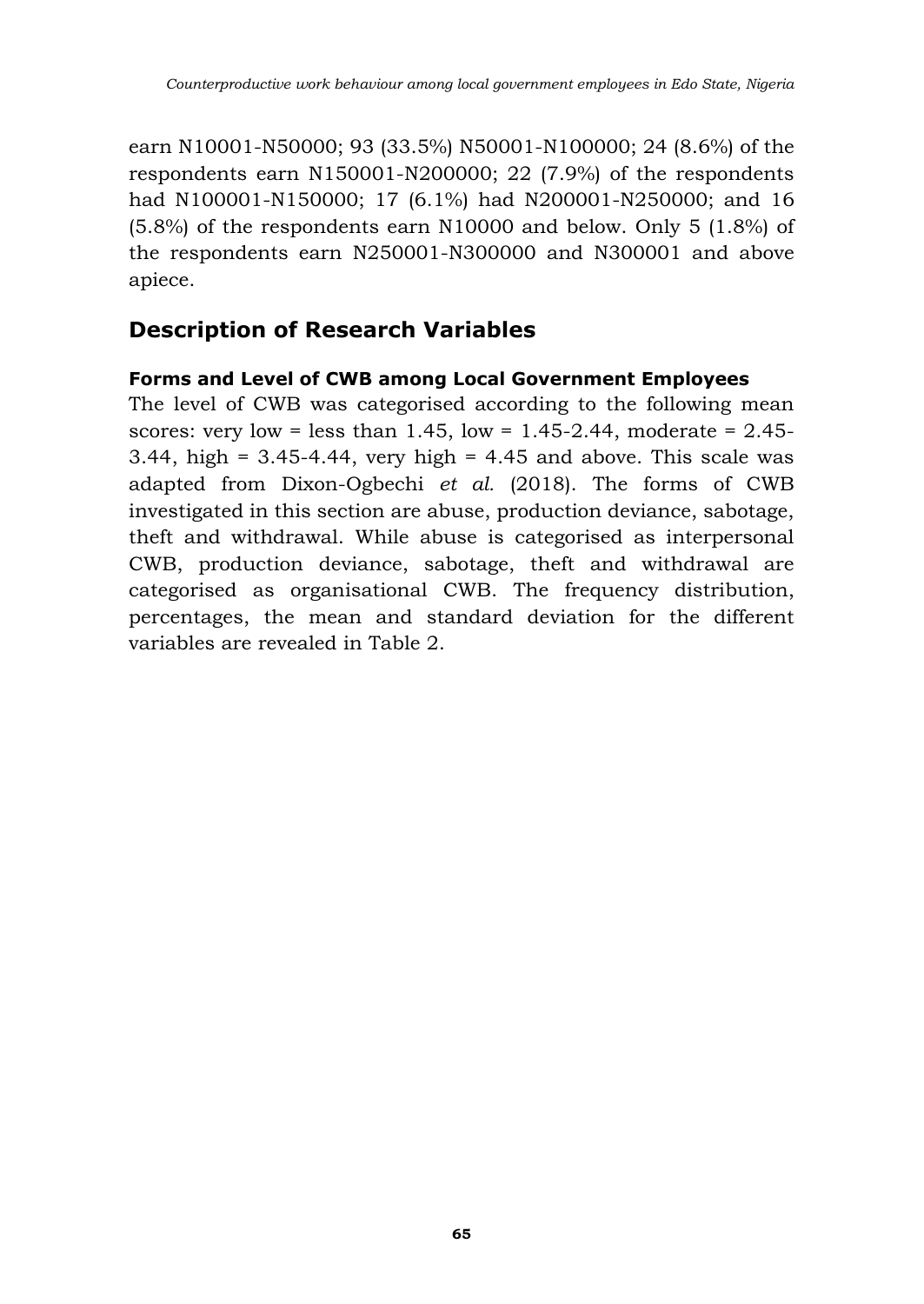| S/n            | Items                                                            | <b>VLE</b>  | LE                 | ME              | SE          | <b>VSE</b> | Mean |  |
|----------------|------------------------------------------------------------------|-------------|--------------------|-----------------|-------------|------------|------|--|
|                | Sabotage                                                         |             |                    |                 |             |            |      |  |
| $\mathbf{1}$   | To what extent do employees<br>deliberately<br>office<br>waste   | $20(7.1\%)$ | 45<br>(16%)        | 62              | 111(39.4%)  | 44(15.7%)  | 2.60 |  |
|                | materials or supplies?                                           | 65(23.1%)   |                    | (22%)           | 155(55.1%)  |            |      |  |
| $\overline{2}$ | To what extent do employees<br>deliberately litter the work      | 14(5%)      | 41<br>$(14.6\%)$   | 38              | 130(46.1%)  | 59(21%)    | 2.37 |  |
|                | environment?                                                     | 55(19.6%)   |                    | $(13.5\%)$      | 189(67.1%)  |            |      |  |
|                | <b>Overall Mean for Sabotage</b>                                 |             |                    |                 |             |            | 2.48 |  |
|                | Withdrawal                                                       |             |                    |                 |             |            |      |  |
| 3              | To what extent do employees<br>deliberately come late to work    | 29(10.3%)   | 60<br>$(21.3\%)$   | 48              | 76(27%)     | 69(24.5%)  | 2.66 |  |
|                | without permission?                                              | 89(31.6%)   |                    | $(17.1\%)$      | 145(51.5%)  |            |      |  |
| 4              | To what extent do employees<br>deliberately take a longer break  | 22(7.9%)    | 46<br>$(16.4\%)$   | 65              | 84(29.8%)   | 65 (23.1%) | 2.56 |  |
|                | than they are officially allowed?                                | 68(24.3%)   |                    | $(23.1\%)$      | 149 (52.9%) |            |      |  |
| 5              | To what extent do employees<br>deliberately leave their place of | 16(5.7%)    | 55<br>$(19.6\%)$   | 50(17.8)        | 86(30.5%)   | 75(26.6%)  |      |  |
|                | work than they are expected to?                                  | 71 (25.3%)  |                    | $\%$            | 161(57.1%)  |            | 2.47 |  |
|                | <b>Overall Mean for Withdrawal</b>                               |             |                    |                 |             |            | 2.56 |  |
|                | <b>Production Deviance</b>                                       |             |                    |                 |             |            |      |  |
| 6              | To what extent do employees<br>deliberately fail to follow laid  | 12(4.3%)    | 37(13.2)<br>$\%$ ) | 72(25.6         | 81(28.8%)   | 80(28.4%)  | 2.36 |  |
|                | down procedures/instructions?                                    | 49(17.5%)   |                    | %               | 161(57.2%)  |            |      |  |
|                | To what extent do employees<br>deliberately slow things down     | 17 (6.1%)   | 44<br>$(15.7\%)$   | 69(24.5         | 84(29.8%)   | 68(24.2%)  |      |  |
| $\overline{7}$ | when work needed to be done<br>quickly?                          | 61(21.8%)   |                    | $\%$            | 152(54%)    |            | 2.50 |  |
|                | Overall mean for production                                      |             |                    |                 |             |            | 2.43 |  |
|                | deviance<br><b>Theft</b>                                         |             |                    |                 |             |            |      |  |
|                | To what extent do employees                                      | $10(3.6\%)$ | 38(13.5            |                 | 83(29.5%)   | 54(19.2%)  |      |  |
| 8              | deliberately take office supplies                                |             | $\%$ )             | 97(34.4<br>$\%$ |             |            | 2.53 |  |
|                | tools<br>without<br>home<br>or<br>permission?                    | 48(17.1%)   |                    |                 | 137(48.7%)  |            |      |  |
|                | To what extent are cases of theft                                | 18(6.4%)    | 42<br>$(14.9\%)$   |                 | 65(23.1%)   | 64(22.7%)  |      |  |
| 9              | deliberate<br>vandalism<br>of<br>or<br>government<br>properties  |             |                    | 93 (33%)        |             |            | 2.59 |  |
|                | widespread<br>local<br>the<br>in                                 | 60(21.3%)   |                    |                 | 129(45.8%)  |            |      |  |
|                | government?<br>Overall mean for theft                            |             |                    |                 |             |            | 2.56 |  |
|                | Abuse                                                            |             |                    |                 |             |            |      |  |
| 10             |                                                                  | 17(6.1%)    | 47(16.7)<br>%      | 94(33.4<br>%    | 71(25.2%)   | 53(18.8%)  | 2.66 |  |

### **Table 2.** CWB among Local Government Employees in Edo State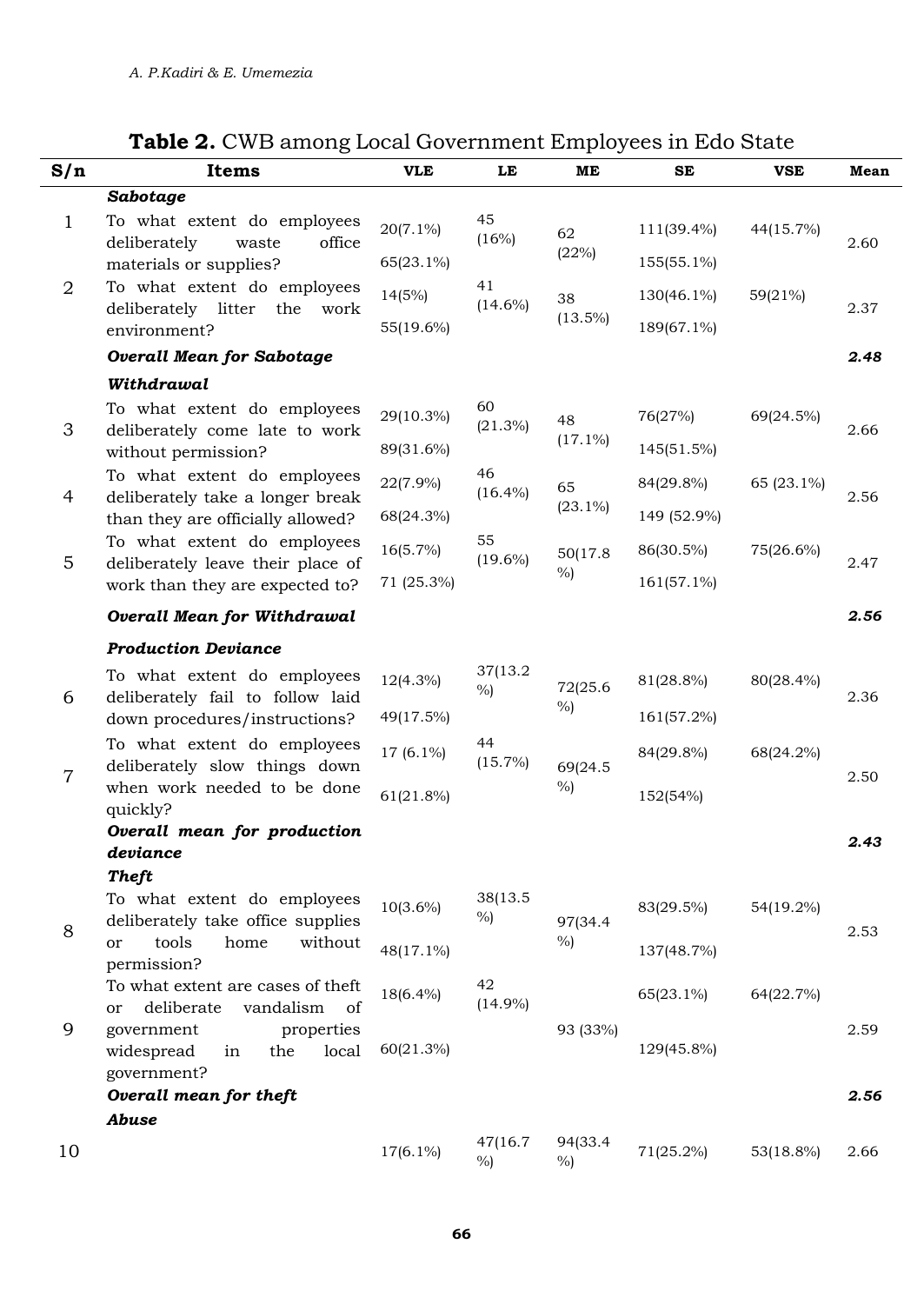| S/n | Items                                                                                                      | <b>VLE</b>          | LE       | ME           | SE                      | <b>VSE</b> | Mean |
|-----|------------------------------------------------------------------------------------------------------------|---------------------|----------|--------------|-------------------------|------------|------|
|     | To what extent do employees<br>deliberately<br>engage<br>in<br>or<br>continue a harmful rumour at<br>work? | 64(22.8%)           |          |              | 124(44%)                |            |      |
| 11  | To what extent do employees<br>engage in verbal abuse of other<br>employees?                               | 13(4.7%)<br>39(14%) | 26(9.3%) | 95(33.7<br>% | 80(28.4%)<br>148(52.6%) | 68(24.2%)  | 2.42 |
|     | Overall mean for abuse                                                                                     |                     |          |              |                         |            | 2.54 |

*Note: VLE- Very Large Extent, LE- Large Extent, ME- Moderate Extent, SE- Small Extent, VSE- Very Small Extent* 

#### **Sabotage**

Over 19.6% of the total respondents said that to a large extent, office materials or supplies were deliberately wasted and the local government environment was deliberately littered by employees, as compared to over 55.1% of the respondents who thought that the extent to which these items were present in the local governments was small (consider : minimal). Generally, the extent to which employees deliberately waste office materials or supplies (Mean = 2.60) was moderate, while the extent to which employees deliberately litter the work environment (Mean = 2.37) was low. The results clearly indicate that the extent of sabotage in the local governments is moderate with a mean score of 2.48.

#### **Withdrawal**

Over 24.3% of the total respondents stated that employees deliberately come late to work without permission to a large extent, took longer breaks than they were officially allowed, left their place of work than they were expected(please revise: idea not clear) as compared to over 51.5% of the total respondents who held views to the contrary. Generally, all the items under withdrawal which included the extent to which employees deliberately come late to work without permission (Mean  $= 2.66$ ), the extent to which employees deliberately took longer break than they were officially allowed (Mean = 2.56), and the extent to which employees deliberately left their place of work than they are expected to(did they violate their allotted hours of work by "leaving the work place early"? ) (Mean = 2.47) is moderate. Overall, the extent of withdrawal in the local governments studied was moderate with a mean score of 2.56.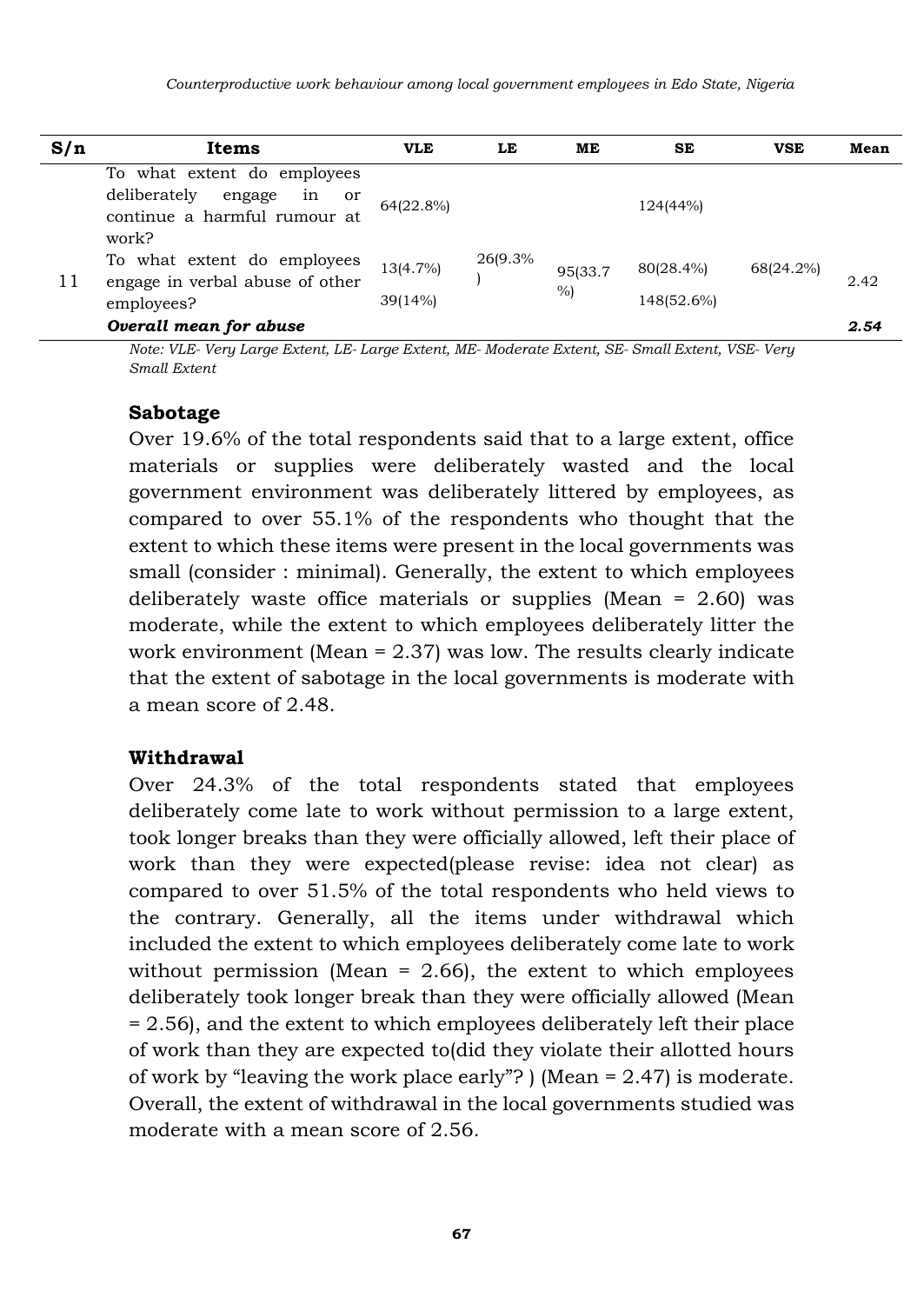#### **Production Deviance**

Over 17.5% of the total respondents said that the extent to which employees deliberately failed to follow laid down procedures/instructions and slowed things down when work needed to be done quickly was large, as compared to over 54% of the total respondents who held a contrary opinion. Generally, the extent to which employees deliberately fail to follow laid down procedures/instructions (Mean = 2.36) appeared to be low, while the extent to which employees deliberately slowed things down when work needed to be done quickly (Mean  $= 2.50$ ) was moderate. From Table 2, the extent to which respondents engaged in production deviance was low with a mean score of 2.43.

#### **Theft**

Over 17.1% of the total respondents said that the extent to which colleagues deliberately took office supplies or tools home without permission and cases of theft or deliberate vandalism of government properties was large, as compared to over 45.8% who thought otherwise. Generally, the extent to which employees deliberately took office supplies or tools home without permission (Mean = 2.53), and the extent to which cases of theft or deliberate vandalism of government properties (Mean = 2.59) was moderate. Overall, the extent of theft in the local governments studied was moderate with a mean score of 2.56.

#### **Abuse**

Over 14% of the total respondents were of the view that the extent to which colleagues deliberately engaged in or spread a harmful rumour at work and verbally abused other co-workers was large as compared to over 44% of the respondents who thought otherwise. The extent to which employees deliberately engaged in or spread a harmful rumour at work was moderate (Mean  $= 2.66$ ), while the extent to which employees engaged in verbal abuse of other employees was low (Mean = 2.42).The results in Table 2 shows that the extent to which respondents engaged in abuse with a mean score of 2.54.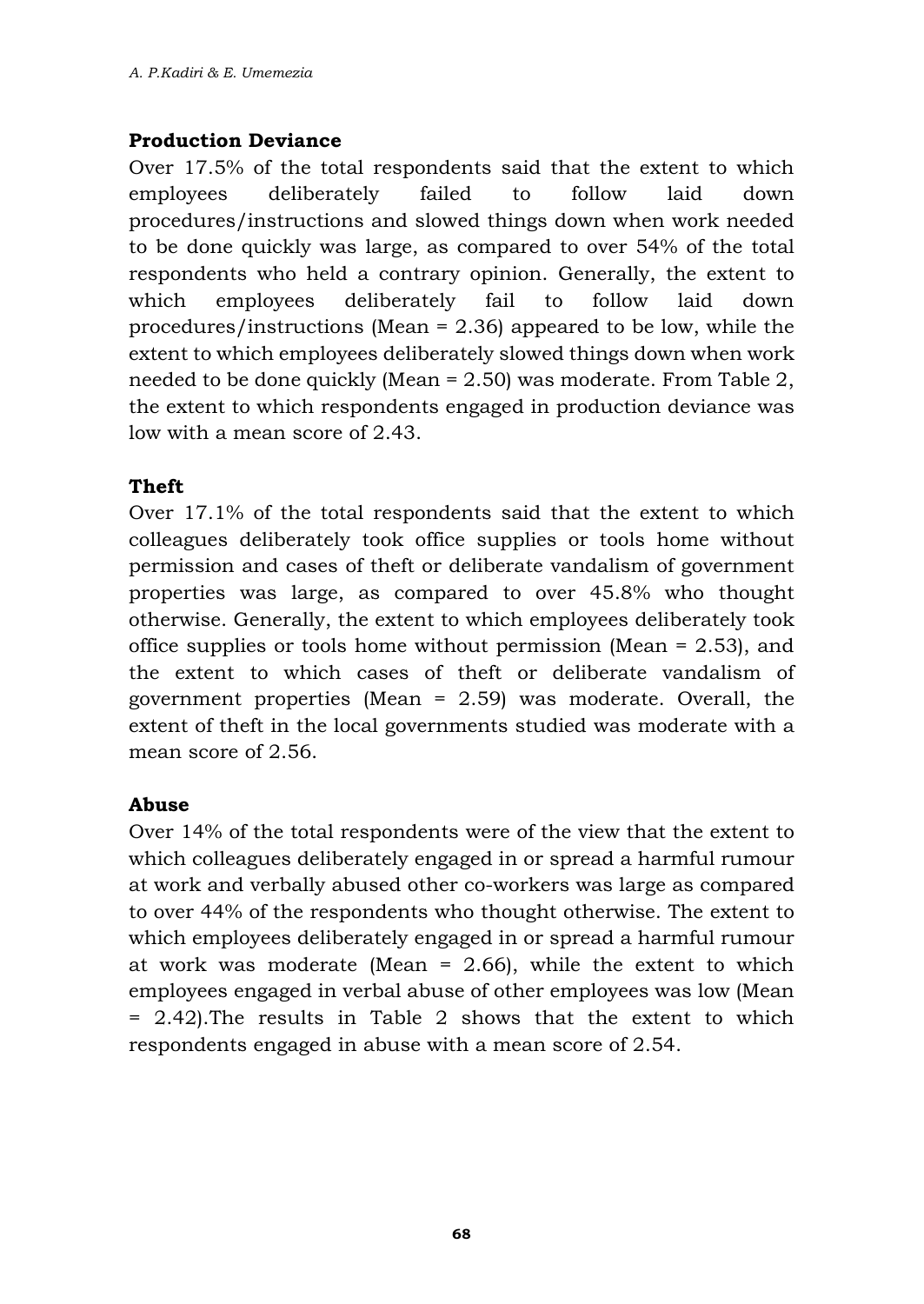### *Perception of Psychological Contract Breach among Local Governments Employees*

**Table 3.** Perception of Psychological Contract Breach among Local Governments Employees

| S/N | <b>Statement</b>                                                                                             | D(SD)       | U          | A(SA)       | Mean |  |  |
|-----|--------------------------------------------------------------------------------------------------------------|-------------|------------|-------------|------|--|--|
|     | Almost all promises made by my<br>employer during the recruitment<br>process have been kept so far           | 123 (43.7%) | 78 (27.7%) | 81 (28.9%)  | 3.28 |  |  |
| 2   | I feel that my employer has come<br>through in fulfilling the promises made<br>to me when I was hired        | 131(46.5%)  | 71 (25.2%) | 80 (28.5%)  | 3.35 |  |  |
| 3   | So far, my employer has done an<br>excellent job of fulfilling its promises to<br>me                         | 118(42.0%)  | 76 (27%)   | 88 (31.3%)  | 3.19 |  |  |
| 4   | I have not received everything<br>promised to me in exchange for my<br>contributions to my local governments | 82(29.1%)   | 87 (30.9%) | 113 (40.2%) | 2.89 |  |  |
| 5   | My employer has broken many of its<br>promises to me though I've upheld my<br>side of the deal               | 82(29.1%)   | 56 (19.9%) | 144 (51.1%) | 2.76 |  |  |
|     | <b>Overall Mean For Psychological Contract Breach</b>                                                        |             |            |             |      |  |  |

*Note: SD- Strongly Disagree, A-Agree, U-Unsure, A-Agree, SA- Strongly Agree*

We observed from Table 3 that over 43.7% of the respondents disagreed with the statement that 'almost all promises made by my employer during the recruitment process have been kept so far'. Also, over 46.5% of the respondents disagreed with the statement 'I feel that my employer has come through in fulfilling the promises made to me when I was hired'. Over 42.0% of the respondents disagreed with the statement that 'so far, my employer has done an excellent job of fulfilling his promises to me'.

The results in Table 3 indicate that over 40.2% of the respondents agreed with the statement that 'I have not received everything promised to me in exchange for my contributions to my local government' and over 51.1% agreed with the statement that 'my employer has broken many of its promises to me though I have upheld my side of the deal. The overall mean for psychological contract breach is 3.09 which could be considred moderate.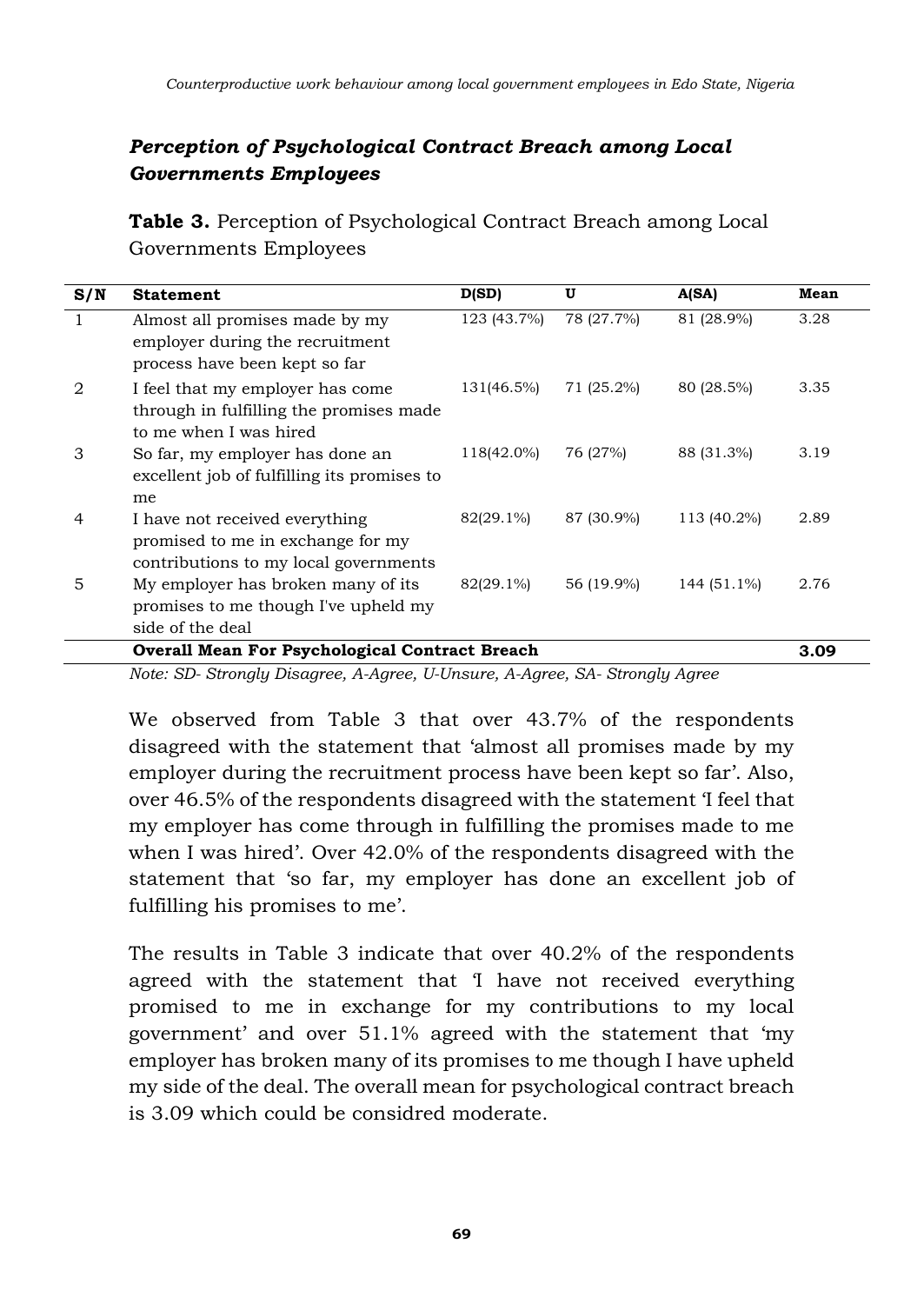### **Test of Research Hypothesis**

The following hypothesis was formulated to guide this study:

*H1:* Psychological contract breach does not influence organisational CWB and interpersonal CWB.

|  |  | Table 4. ANONA Results for Psychological Contract Breach and CWB |  |  |
|--|--|------------------------------------------------------------------|--|--|
|  |  |                                                                  |  |  |

| Construct |                | <b>Sum of Squares Df</b> |     | <b>Mean Square</b> | F     | Sig.     |
|-----------|----------------|--------------------------|-----|--------------------|-------|----------|
| $CWB-I$   | Between Groups | 35.679                   | 20  | 1.784              | 2.295 | $0.002*$ |
|           | Within Groups  | 202.892                  | 261 | 0.777              |       |          |
|           | Total          | 238.571                  | 281 |                    |       |          |
| CWB-O     | Between Groups | 19.047                   | 20  | 0.952              | 1.693 | $0.035*$ |
|           | Within Groups  | 146.848                  | 261 | 0.563              |       |          |
|           | Total          | 165.895                  | 281 |                    |       |          |

*Note: CWB - Counterproductive Work Behaviour, CWB-I: Interpersonal CWB, CWB-O: Organisational CWB* 

The results in Table 4 revealed that psychological contract breach has a significant influence on interpersonal CWB  $(F = 2.295, p < 0.05)$ . Similarly, psychological contract breach has a significant influence on organisational CWB ( $F = 1.693$ ,  $p < 0.05$ ); thus, H1 is rejected.

## **Findings and Discussion**

The objective of this study was to examine the level and forms of CWB exhibited by local government employees in Edo state, Nigeria. The study also ascertained if psychological contract breach has any significant relationship with CWB. CWB was measured in terms of five dimensions as postulated by Spector *et al.* (2006). These dimensions are: abuse, production deviance, sabotage, theft and withdrawal. While production deviance, sabotage, theft and withdrawal are categorised along the line of organisational CWB since they are primarily targeted at harming the organisation, while abuse is listed as interpersonal CWB as it is aimed at harming co-workers.

With respect to the first objective of the study which aimed at examining the level and forms of CWB exhibited by local government employees, the study found that respondents engaged in different forms of CWB, albeit moderately. More specifically, the study found that sabotage, withdrawal, theft and abuse were exhibited at a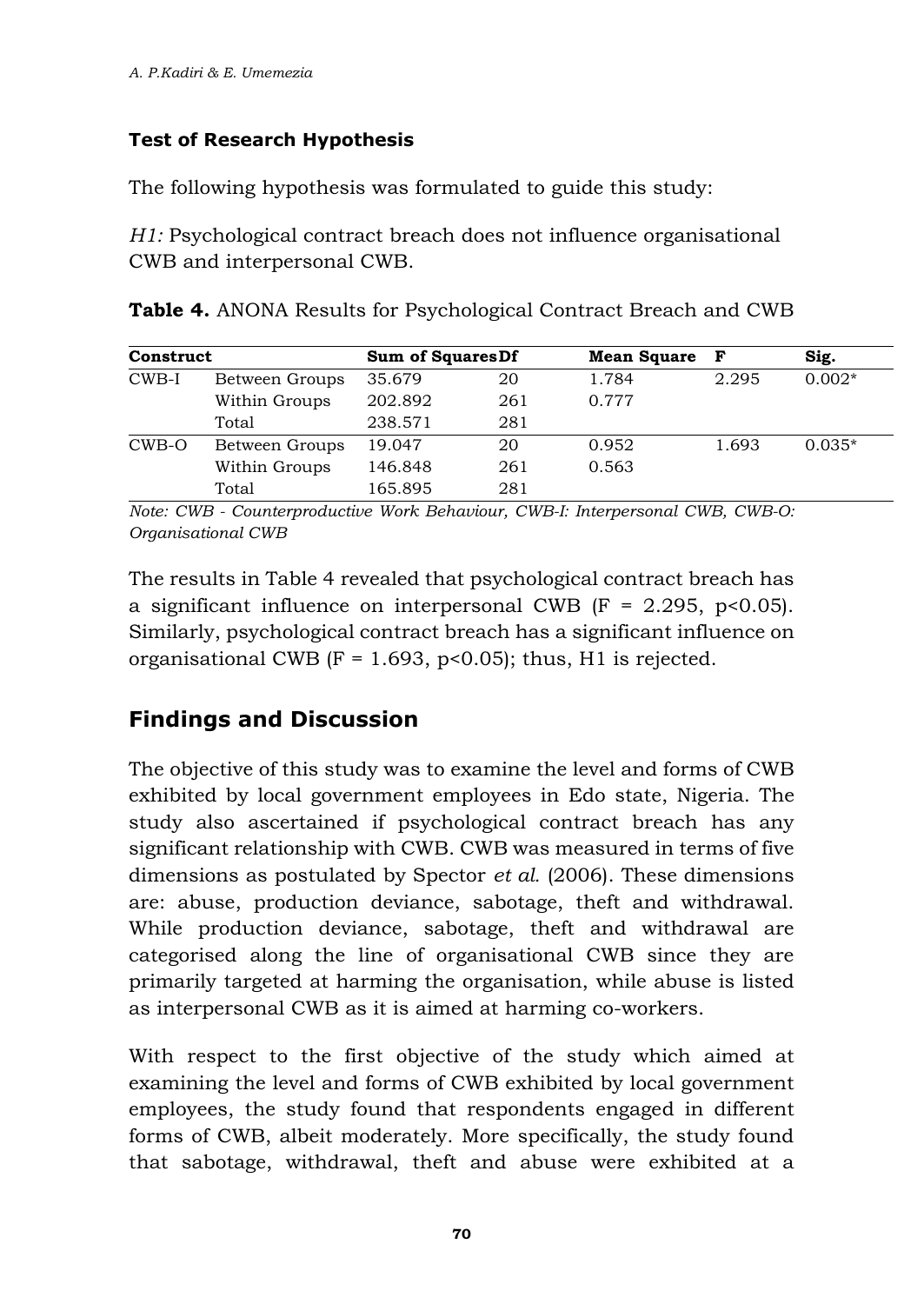moderate level. Production deviance was exhibited at a low level. This finding is quite surprising when we take into account various forms of CWB which have been reported across various local councils in the country. These ranged from rampant cases of absenteeism from work, habitual lateness to work, buck-passing to bribery (Odalonu, 2015). Several factors have been identified to be responsible for the poor attitude of local government workers to work. Some of the factors include shortage of skilled manpower, politicisation and lopsided nature of the recruitment process (Ananti and Umeifekwem, 2012), gross underfunding of local government councils, poor working conditions, unavailability of facilities needed for optimum job performance, and limited opportunities available for career progression (Ozohu-Suleiman and Paul, 2015).

As for the second objective of the study which aimed at ascertaining if psychological contract breach has any significant relationship with CWB, the study revealed that psychological contract breach is a significant determinant of both organisational CWB and interpersonal CWB in the local governments in Nigeria. This is consistent with findings of Cohen and Diamant (2017), Sharma and Thakur (2016) who found that psychological contract breached correlates significantly with CWB. The findings also confirm studies of Ahmed *et al.* (2013), Onyishi and Onunkwo (2014) which found that psychological contract breach was a significant determinant of CWB among employees.

# **Conclusions**

This study reveals a number of practical implications for local government administration in Nigeria. For instance, since the findings of this study revealed the presence of CWB in the local governments albeit moderately, it is recommended that that measures should be put in place to curtail this phenomenon in the workplace. This could be done with the formulation of appropriate HR policies to help curtail this menace in the workplace. HRM policies could be formulated in the area of selection and recruitment, training, and compensation. It is also recommended that enlightenment programmes should be organised with a view to drawing the attention of employees to the detrimental consequences and negative impact of CWB on the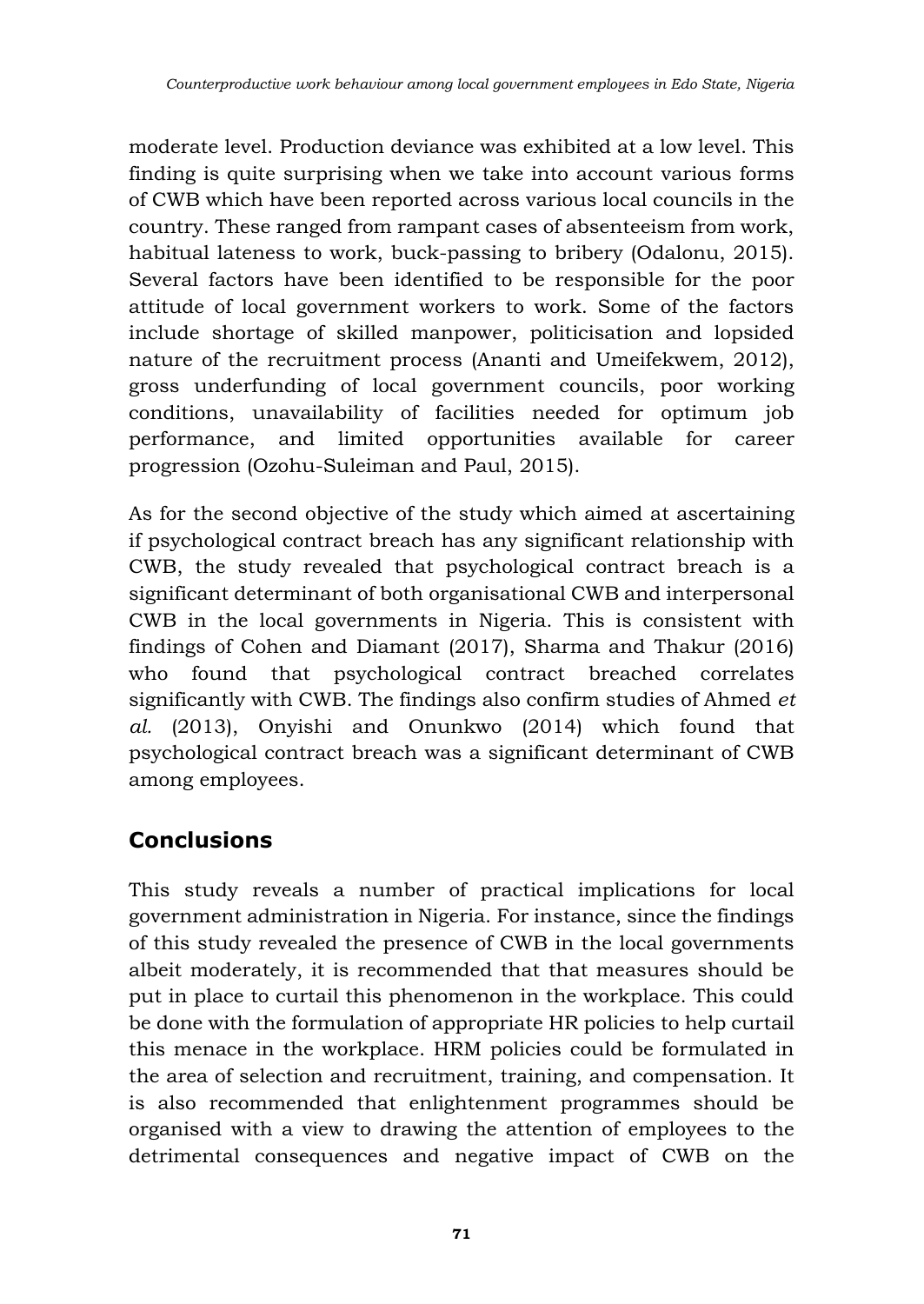wellbeing and interest of the organisation. Since the results of the study show that psychological contract breach has a significant impact on employee predisposition to engage in CWB, it is recommended that local governments in Nigeria should also make efforts to fulfil psychological contract entered into with employees. Efforts should be made to pay workers' salaries as at when due, promotion of qualified employees should not be denied or delayed unnecessary and local government workers should be adequately trained for the job at regular intervals.

### **References**

- Agbonifoh, B. A., & Yomere, G. O. (1999). *Research methodology in the social science and education.* Benin City: Centrepiece Consultants Nigeria Limited.
- Ahmed, W., Kiyani, A., & Hashmi, S. (2013). The study on organisational cynicism, organisational injustice and breach of psychological contract as the determinant of deviant work behaviour. *Actual Problems of Economics, 2,* 145-154.
- Alias, M., & Rasdi, R. M. (2015). Organisational predictors of workplace deviance among support staff. *Procedia-Social and Behavioural Sciences, 172,* 126-133. https://doi.org/10.1016/j.sbspro.2015.01.345
- Ananti, M., & Umeifekwem, U. (2012). Work ethics and productivity in local government system in Nigeria: Problems and prospects. *African Research Review, 6*(1), 380-392. [http://dx.doi.org/10.4314/afrrev.v6i1.30.](http://dx.doi.org/10.4314/afrrev.v6i1.30) <https://doi.org/10.4314/afrrev.v6i1.30>
- Appelbaum, S. H., Iaconi, G. D., & Matousek, A. (2007). Positive and negative deviant behaviours: Causes, impacts, and solutions. *Corporate Governance, 7*(5), 586-598. https://doi.org/10.1108/14720700710827176
- Berry, C. M., Ones, D. S., & Sackett, P. R. (2007). Interpersonal deviance, organisational deviance, and their common correlates: A review and meta-analysis. *Journal of Applied Psychology, 92*(2), 410–424. [https://doi.org/10.1037/0021-](https://doi.org/10.1037/0021-9010.92.2.410) [9010.92.2.410](https://doi.org/10.1037/0021-9010.92.2.410)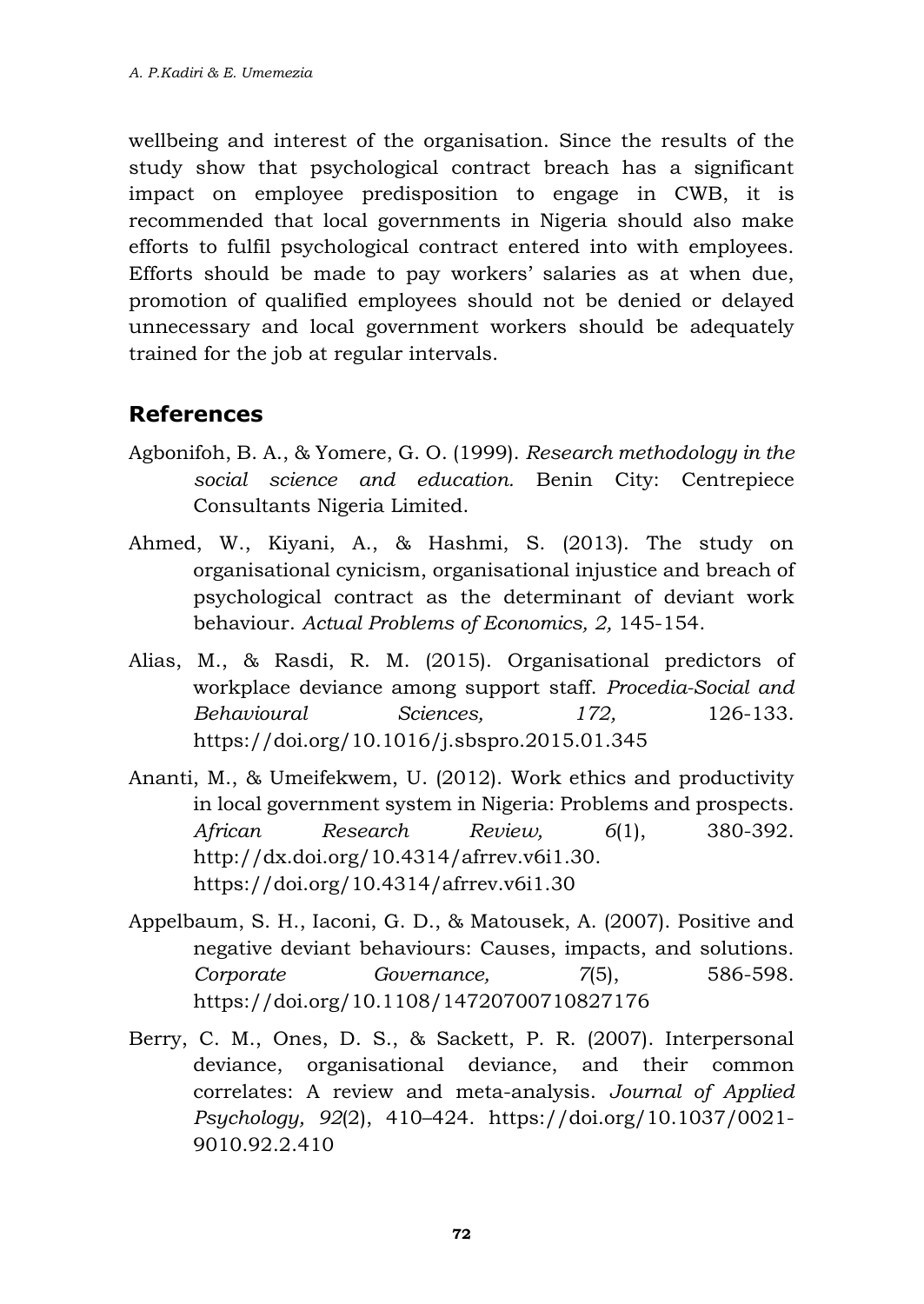- Blau, P. M. (1964). *Exchange and power in social life.* New York: John Wiley & Sons Ltd.
- Bolton, L. R., Becker, L. K., & Barber, L. K. (2010). Big Five trait predictors of differential counterproductive work behaviour dimensions. *Personality and Individual Differences, 49,* 537– 541.<https://doi.org/10.1016/j.paid.2010.03.047>
- Cohen, A., & Diamant, A. (2017). The role of justice perceptions in determining counterproductive work behaviours. *The International Journal of Human Resource Management,* 1-24. <https://doi.org/10.1080/09585192.2017.1340321>
- Cropanzano, R., & Mitchell, M. S. (2005). Social exchange theory: An interdisciplinary review. Journal of Management, 31(6), 874- 900. https://doi.org/10.1177/0149206305279602
- Czarnota-Bojarska, J. (2015). Counterproductive work behaviour and job satisfaction: A surprisingly rocky relationship. *Journal of Management and Organisation, 21*(4), 460-470. https://doi.org/10.1017/jmo.2015.15
- Dalal, R. S. (2005). A meta-analysis of the relationship between organisational citizenship behaviour and counterproductive work behaviour. *Journal of Applied Psychology, 90*(6), 1241– 1255. https://doi.org/10.1037/0021-9010.90.6.1241
- Dixon-Ogbechi, B., Oluwo, O., & Olaniyan, K. (2018). *Stealing the future: How federal universities in Nigeria have been stripped apart by corruption.* Lagos: Eddy Asae Press
- Gabriel, J. (2016). Supervisors' toxicity as predictor of subordinate's counterproductive work behaviour in Nigerian public hospitals. *The Journal of Applied Business Research, 32*(5), 67-73. https://doi.org/10.19030/jabr.v32i5.9765
- Giacalone, R. A., & Greenberg, J. (1996). *Antisocial behaviour in organisations.* Thousand Oaks, CA: Sage.
- Gouldner, A. W. (1960). The norm of reciprocity: *A preliminary statement. American Sociological Review, 25,* 161–178. https://doi.org/10.2307/2092623
- Griep, Y., Vantilborgh, T., & Jones, S. K. (2018). The relationship between psychological contract breach and counterproductive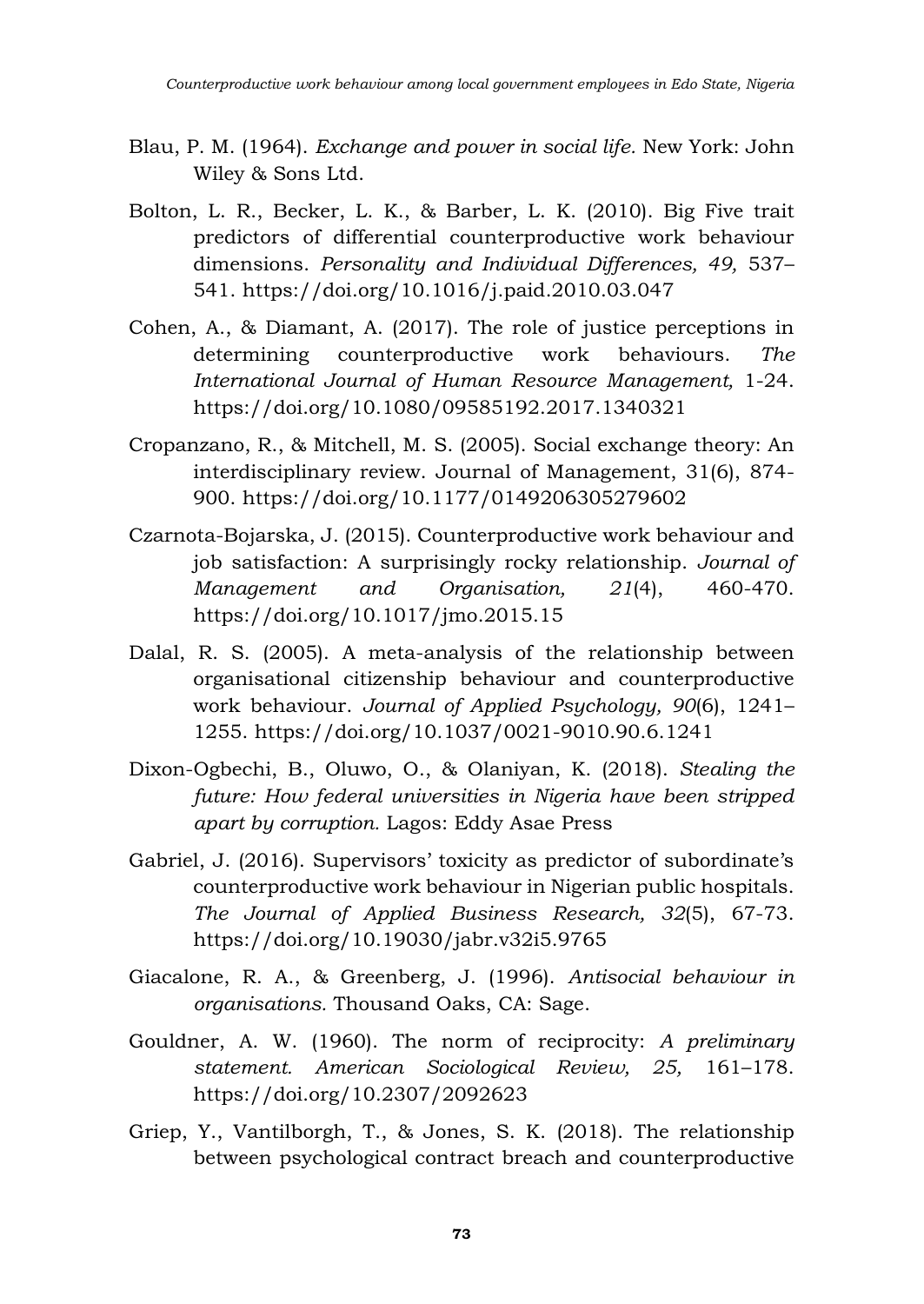work behaviour in social enterprises: Do paid employees and volunteers differ? *Economic and Industrial Democracy,*  0143831X17744029

- Griffin, R. W., O'Leary-Kelly, A., & Collins, J. M. (1998). *Dysfunctional behaviour in organisations.* Stamford, CT: JAI Press.
- Gruys, M. L., & Sackett, P. R. (2003). Investigating the dimensionality of counterproductive work behaviour. *International Journal of Selection and Assessment, 11*(1), 30-42. <https://doi.org/10.1111/1468-2389.00224>
- Henle, C. A. (2005). The role of ethical ideology in workplace deviance. *Journal of Business Ethics, 56*(3), 219-230. https://doi.org/10.1007/s10551-004-2779-8
- Hershcovis, M. S., Turner, N., Barling, J., Arnold, K. A., Dupre, K. E., Inness, M., & Sivanathan, D. (2007). Predicting workplace aggression: A meta-analysis. *Journal of Applied Psychology, 92,*  228-238. https://doi.org/10.1037/0021-9010.92.1.228
- Hollinger, R. C., & Clark, J. P. (1982). Formal and informal social controls of employee deviance. *Sociological Quarterly, 23,* 333- 343. https://doi.org/10.1111/j.1533-8525.1982.tb01016.x
- Hollinger, R. O., Slora, K. B., & Terris, W. (1992). Deviance in the fastfood restaurant: Correlates of employee theft, altruism, and counterproductivity. *Deviant Behaviour, 13,* 155-184. https://doi.org/10.1080/01639625.1992.9967906
- Keskin, H., Akgün, A. E., Ayar, H., & Kayman, Ş. S. (2016). Cyberbullying victimization, counterproductive work behaviours and emotional intelligence at workplace. *Procedia-Social and Behavioural Sciences,* 235, 281-287. https//doi:10.1016/j.sbspro.2016.11.031
- Mangione, T. W., & Quinn, R. P. (1975). Job satisfaction, counterproductive behaviour and drug use at work. *Journal of Applied Psychology, 60,* 114-116. https://doi.org/10.1037/h0076355
- National Population Commission of Nigeria (2006). *2006 census figures.* Retrieved 03/01/2018 from population.gov.ng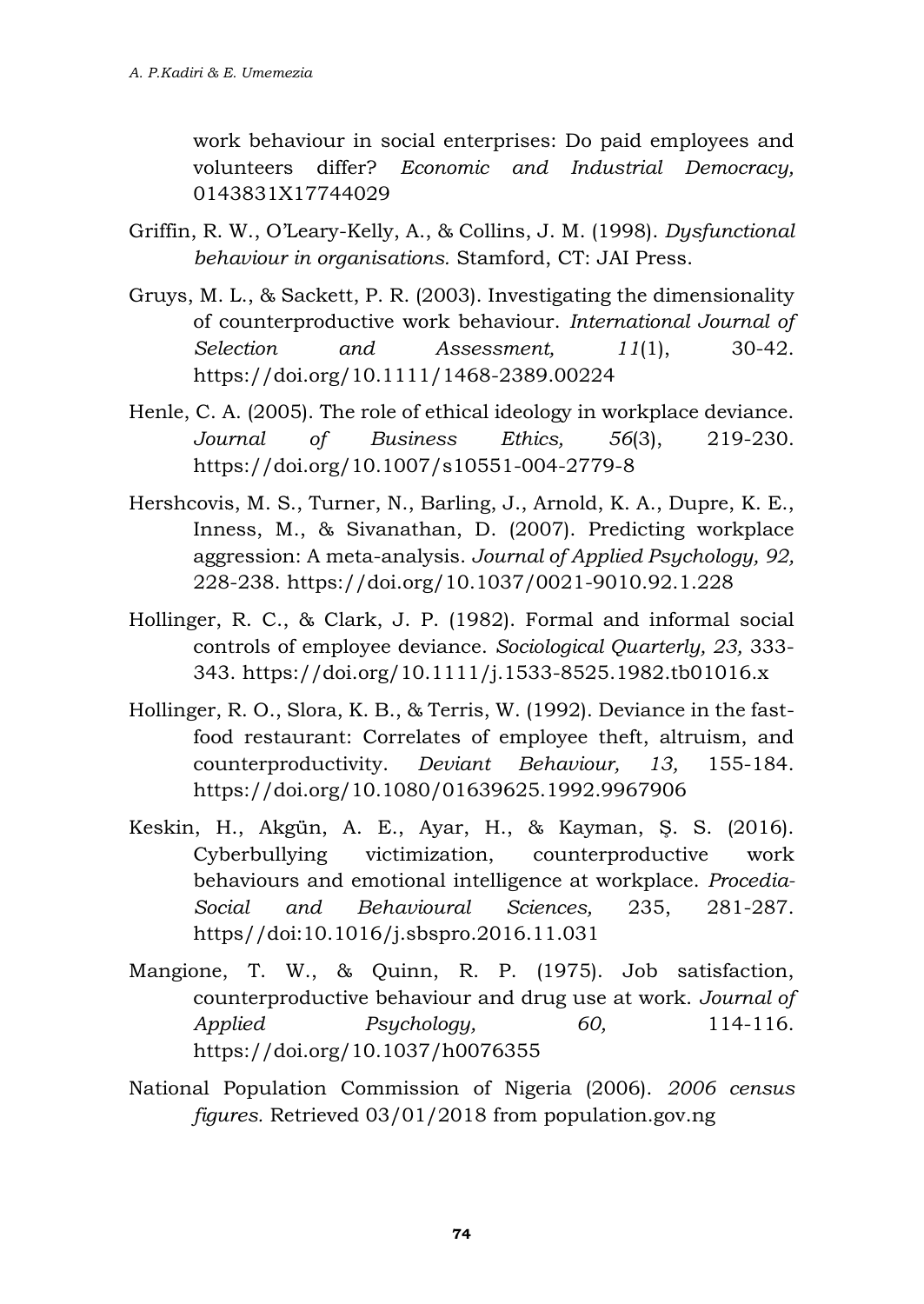- Nyarko, K., Ansah Nyarko, M., & Sempah, D. B. (2014). Injustice and interpersonal conflict on counterproductive work behaviour. *European Journal of Business and Management, 6*(21).
- Odalonu, H. B. (2015). Challenges confronting local government administration inefficient and effective social service delivery: The Nigerian experience. *International Journal of Public Administration and Management Research, 2*(5), 12-22.
- Onyishi, I. E., & Onunkwo, C. B. (2014). Counterproductive work behaviour among school teachers: The contributions of psychological contract breach and job stress. *Journal of the African Educational Research Network, 14*(1/2), 140-147.
- Osezua, M. E., Abah, E. O., & Daniel, E. G. (2009). Staff indiscipline and productivity in the public sector in Nigeria. *African Research Review, 3*(4). https://doi.org/10.4314/afrrev.v3i4.47580
- Ozohu-Suleiman, A., & Paul, C. (2015). Local government administration in Nigeria: The search for relevance. *World Engineering and Applied Sciences Journal 6*(2), 70-77.
- Penney, L. M., & Spector, P. E. (2005). Narcissism and counterproductive work behaviour: Do bigger egos mean bigger problems? *International Journal of Selection and Assessment, 10,* 126–134.
- Raman, P., Sambasivan, M., & Kumar, N. (2016). Counterproductive work behaviour among frontline government employees: Role of personality, emotional intelligence, affectivity, emotional labour, and emotional exhaustion. *Revista de Psicología del Trabajo y de las Organizaciones, 32*(1), 25-37.
- Rauf, F. A. (2015). What role does job satisfaction play on the relationship between organisational justice perception and organisational citizenship behaviour? Empirical evidence from Sri Lankan employees. *European Journal of Business and Management, 7*(15), 149-162.
- Robinson, S. L., & Bennett, R. J. (1995). A typology of deviant workplace behaviours: A multidimensional scaling study. *Academy of Management Journal, 38*(2), 555-572. [https://doi.org/10.2307/256693.](https://doi.org/10.2307/256693)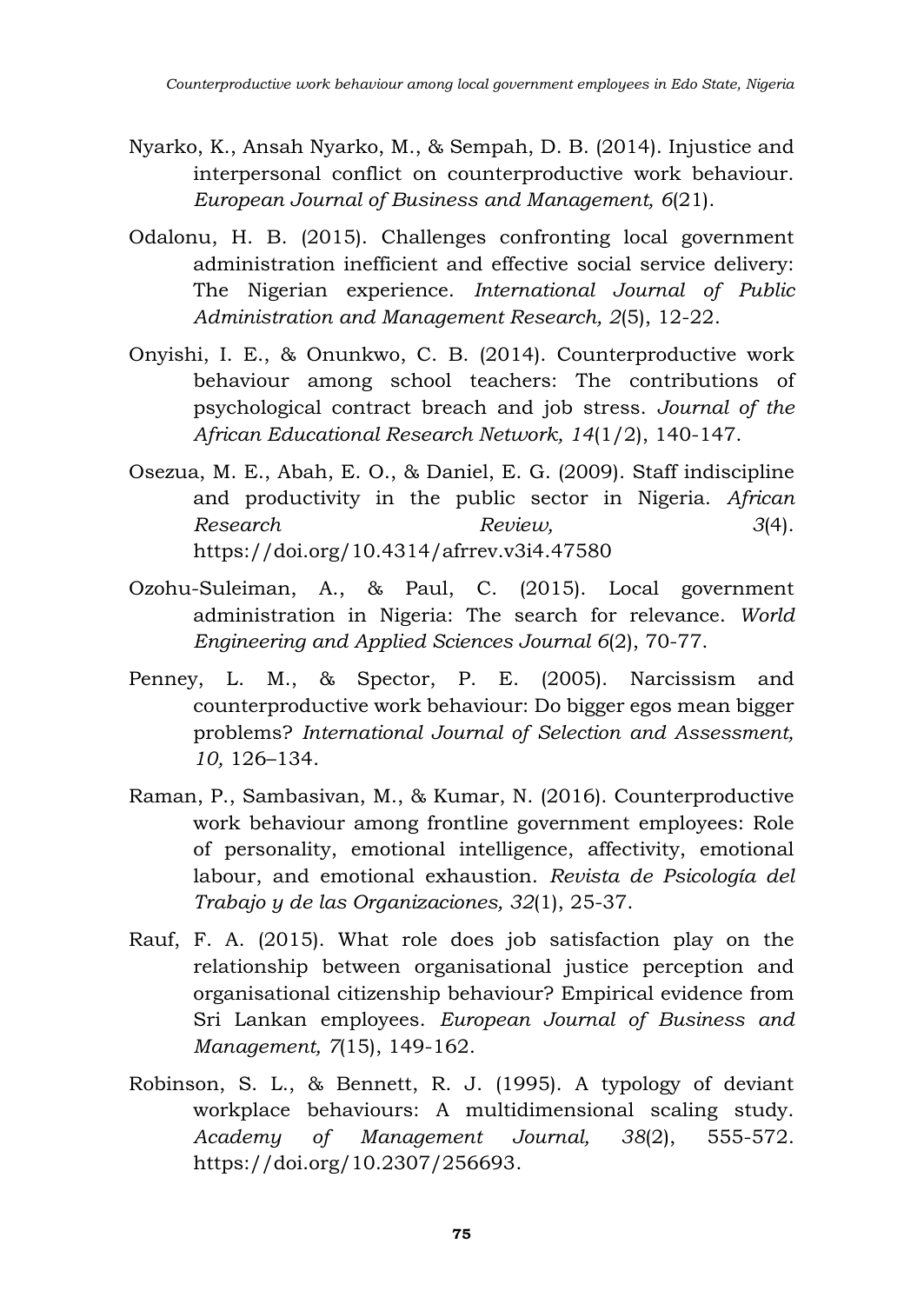- Robinson, S. L., & Morrison, E. W. (2000). The development of psychological contract breach and violation: A longitudinal study. *Journal of Organisational Behaviour, 21*(5), 525–546. https://doi.org/10.1002/1099-1379 (200008) 21:5<525: AID-JOB40>3.0.CO;2-T
- Roxana, A. (2013). Antecedents and mediators of counterproductive work behaviour and intention to quit. *Social and Behavioural Sciences, 84,* 219–224.
- Sackett, P. R. (2002). The structure of counterproductive work behaviours: Dimensionality and relationships with facets of job performance. *International Journal of Selection and Assessment, 10,* 5-11. [https://doi.org/10.1111/1468-](https://doi.org/10.1111/1468-2389.00189) [2389.00189](https://doi.org/10.1111/1468-2389.00189)
- Schat, A., & Kelloway, E. K. (2005). Workplace violence. In J. Barling, E. K. Kelloway, & M. Frone (Eds.), *Handbook of Workplace Stress* (pp. 189-218). Thousand Oaks, CA: Sage. https://doi.org/10.4135/9781412975995.n8
- Sharma, A., & Thakur, K. (2016). Counterproductive Work Behaviour: The Role of Psychological Contract Violation. *International Journal of Multidisciplinary Approach and Studies,3*(1).
- Spector, P. E., & Fox, S. (2005). The stressor-emotion model of counterproductive work behaviour. In S. Fox & P. E. Spector (Eds.), *Counterproductive work behaviour: Investigations of actors and targets* (pp. 151–174). Washington, DC: American Psychological Association. https://doi.org/10.1037/10893- 007
- Spector, P. E., Fox, S., Penney, L. M., Bruursema, K., Goh, A., & Kessler, S. (2006). The dimensionality of counterproductivity: Are all counterproductive behaviours created equal? *Journal of Vocational Behaviour, 68,* 446–460. https://doi.org/10.1016/j.jvb.2005.10.005
- Uche, I. I., George, O., & Abiola, W. (2017). Counterproductive work behaviours: A socio-demographic characteristic-based study among employees in the Nigerian maritime sector. Acta Univ. *Sapientiae, Economics and Business, 5,* 117–138.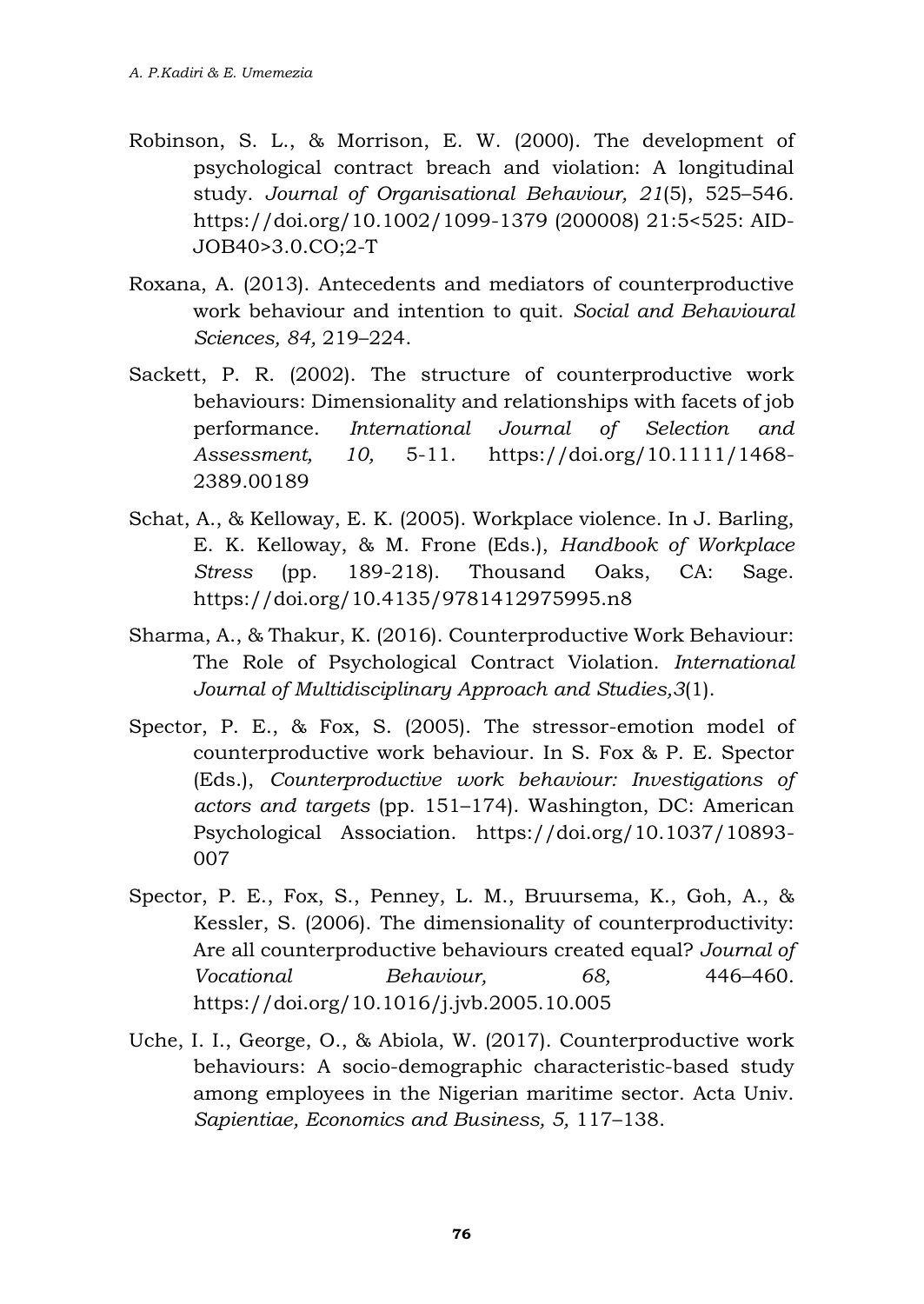- Ugwu, F. (2017). Contribution of perceived high workload to counterproductive work behaviours: Leisure crafting as a reduction strategy. *Practicum Psychologia, 7*(2), 1-20.
- Ushie, E. M., & Igbaji P. M. (2015). Challenges of productivity and work ethics for local governments in Nigeria. *Academic Research International, 6*(4), 212-218.
- Uzondu, C. N., Nwonyi, S. K., & Ugwumgbor (2017). Abusive supervision, work tension and overload as predictors of counterproductive work behaviour. *International Journal of Health and Psychology Research, 5*(3), 37-48. <https://doi.org/10.1016/j.ijans.2017.11.004>
- Vardi, Y., & Weitz E. (2004). *Misbehaviour in organisations: Theory, research and management.* Mahwah, NJ: Lawrence Erlbaum.
- Vardi, Y., & Wiener, Y. (1996). Misbehaviour in organisations: A motivational framework. *Organisation Science, 7*(2), 151-165. https://doi.org/10.1111/j.1468-232X.1976.tb01120.x
- Welbourne, J. L., & Sariol, A. M. (2016). When does incivility lead to counterproductive work behaviour? Roles of job involvement, task interdependence, and gender. *Journal of Occupational Health Psychology.* http://dx.doi.org/10.1037/ ocp0000029
- Wheelers, H. N. (1976). Punishment theory and industrial discipline. *Industrial relations, 15,* 235-243. https://doi.org/10.1111/j.1468-232X.1976.tb01120.x
- Yamane, T. (1967). *Statistics: An Introductory Analysis* (2nded.). New York: Harper and Row.
- Yüksel, S. (2012). The impact of perceptions of ethical work climates and organisational justice on workplace deviance. (Unpublished master's thesis). Graduate School of Social Sciences of Middle East Technical University, Ankara, Turkey.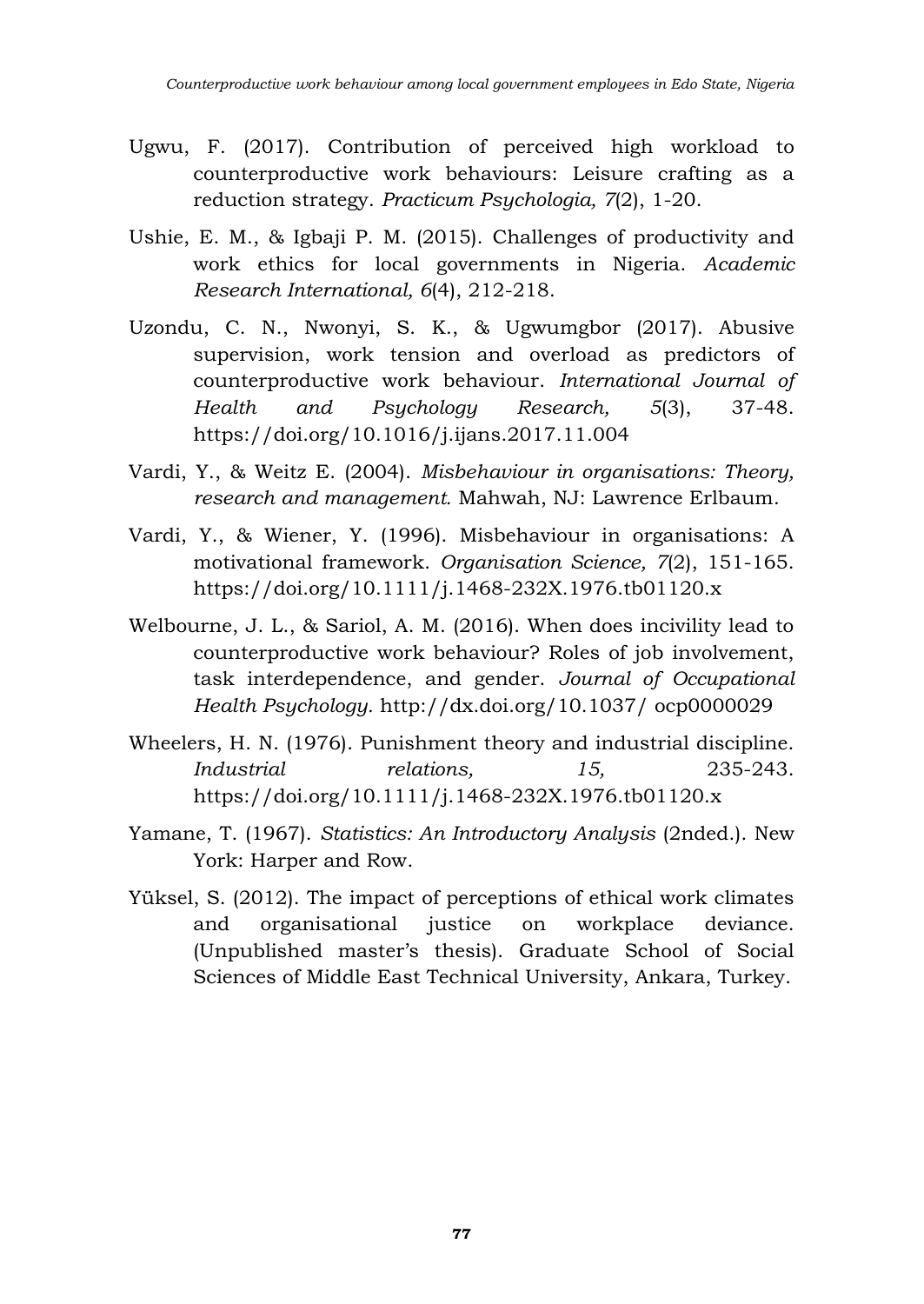### **Appendix A. Research Questionnaire**

#### **Section A**

- 1. Gender: Male [ ] Female [ ]
- 2. Age: 18-25yrs [ ] 26-35yrs [ ] 36-45yrs [ ] 46yrs and above [ ]
- 3. Marital Status: Single [ ] Married [ ]
- 4. Job Tenure: Below 5yrs [ ] 5-10yrs [ ] 11yrs-15yrs [ ] 16yrs and above [ ]
- 5. Highest Educational Qualification: Primary School Certificate [ ]  $SSCE/GCE$   $[$   $]$  OND/NCE  $[$   $]$  HND/B.SC  $[$   $]$  M.Sc/M.A  $[$   $]$ Ph.D [ ] Others [ ]
- 6. Net Income per Month: N10,000 and below [ ] N10,001-N50,000 [ ] N50,001-N100,000 [ ] N 100,001-N150,000 [ ] N150,001-N200.000 [ ] N200.001-N250,000 [ ] N 250,001-N300,000 N200,000 [ ] N200,001-N250,000 [ ] N 250,001-N300,000 [ | N300,001 and above  $\lceil \quad \rceil$

### **Section B**

**INSTRUCTION:** Please indicate as frankly as possible your opinion on the following statements. The options for each item are Very Large Extent (VLE), Large Extent (LE), Moderate Extent (ME), Small Extent (SE), Very Small Extent (VSE).

#### *Counterproductive Work Behaviour (Spector et al., 2006)*

- SAB1: To what extent do employees deliberately waste office materials or supplies?
- SAB2: To what extent do employees deliberately litter the work environment?
- WIT3: To what extent do employees deliberately come late to work without permission?
- WIT4: To what extent do employees deliberately take a longer break than they are officially allowed?
- WIT5: To what extent do employees deliberately take a longer break than they are officially allowed?
- WIT6: To what extent do employees deliberately leave their place of work than they are expected to?
- PRO7: To what extent do employees deliberately fail to follow laid down procedures/instructions?
- PRO8: To what extent do employees deliberately slow things down when work needed to be done quickly?
- THE9: To what extent do employees deliberately take office supplies or tools home without permission?
- THE10: To what extent are cases of theft or deliberate vandalism of government properties widespread in the local government?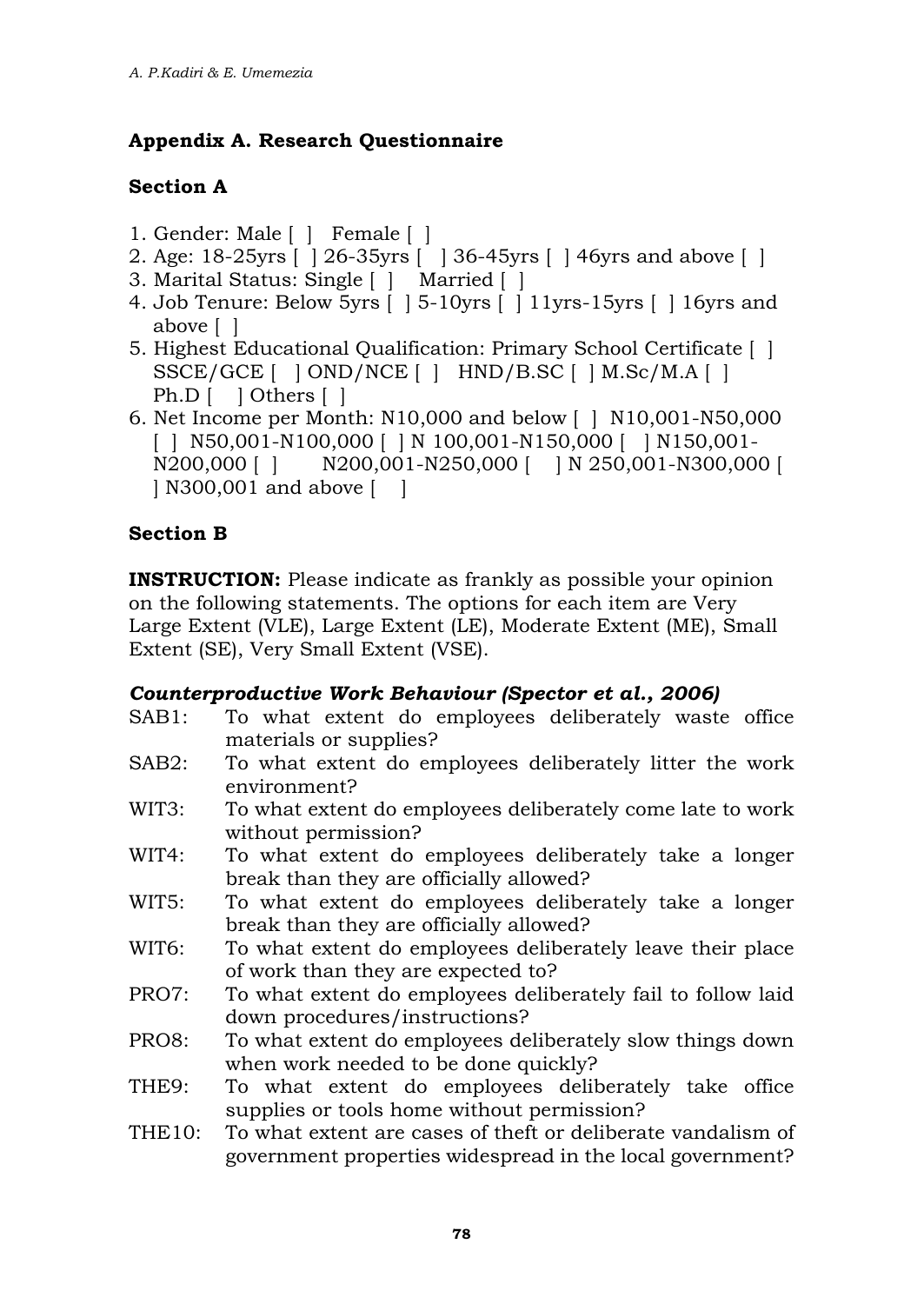- ABU11: To what extent do employees deliberately engage in or continue a harmful rumour at work?
- ABU12: To what extent do employees engage in verbal abuse of other employees?

#### **Section C**

**INSTRUCTION:** Please indicate as frankly as possible the extent to which you agree with the following statements. The options for each item are: Strongly Agree (SA), Agree (A), Not Sure (NS), Disagree (D), Strongly Disagree (SD).

#### *Psychological contract breach (Robinson & Morrison, 2000)*

- PCB1: Almost all promises made by my employer during the recruitment process have been kept so far.
- PCB2: I feel that my employer has come through in fulfilling the promises made to me when I was hired.
- PCB3: So far, my employer has done an excellent job of fulfilling its promises to me
- PCB4: I have not received everything promised to me in exchange for my contributions to my local government.
- PCB5: My employer has broken many of its promises to me though I've upheld my side of the deal.*Note: (1) The items under each construct were adapted from the sources indicated*

*(2) The items used for data analyses showed internal consistency as revealed by Cronbach's Alpha reliability test.*